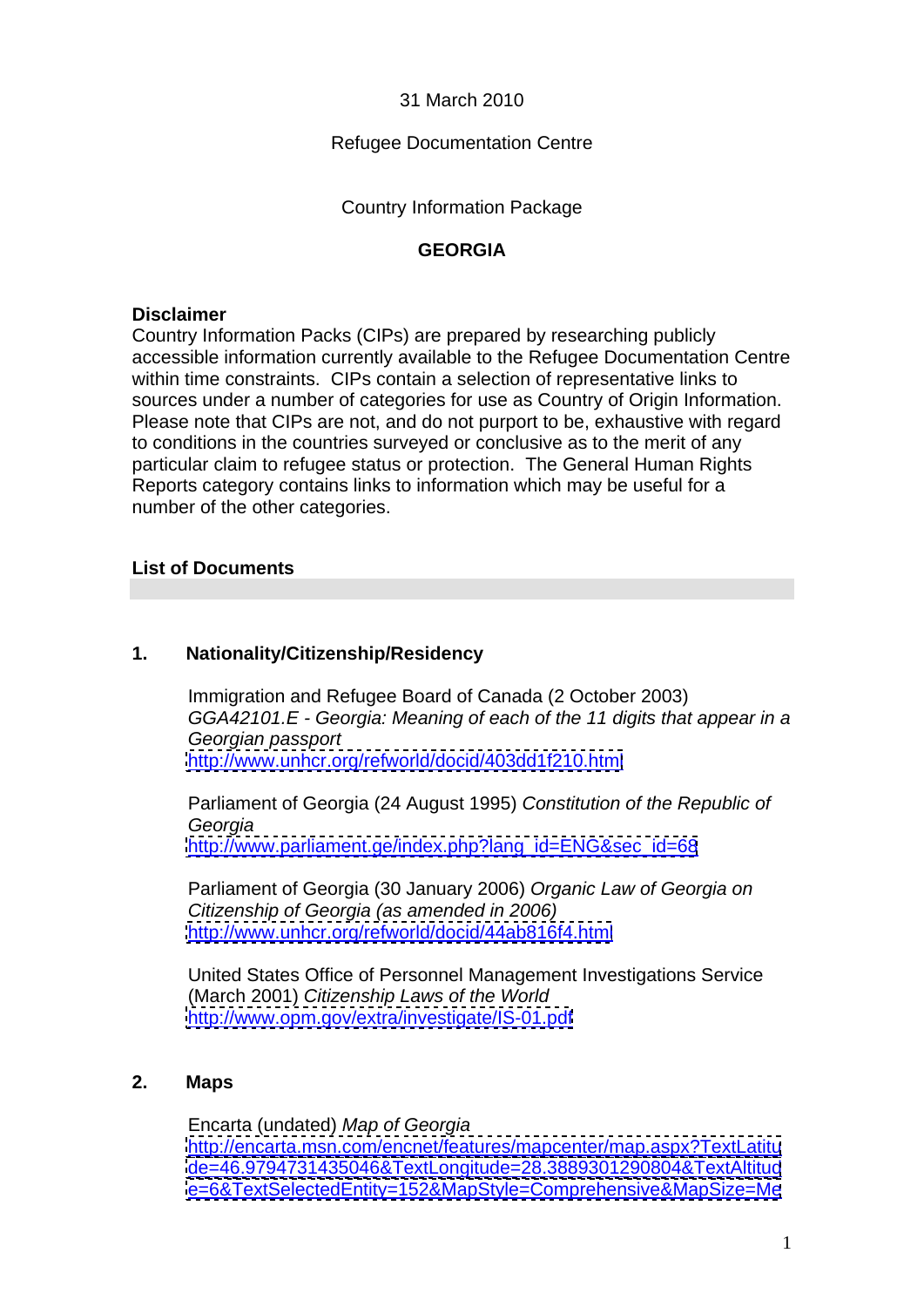dium&MapStyleSelectedIndex=0&searchTextMap=georgia&MapStylesLi st=Comprehensive&ZoomOnMapClickCheck=on

UN Cartographic Section (August 2004) Map of Georgia <http://www.unhcr.org/refworld/docid/4607d9542.html>

UNHCR (18 May 2006) Georgia Atlas Map <http://www.unhcr.org/refworld/docid/460a30122.html>

World Atlas (May 2008) Map of Georgia, World Atlas, <http://www.worldatlas.com/webimage/countrys/europe/lgcolor/gecolor.ht> m and the contract of the contract of the contract of the contract of the contract of the contract of the contract of the contract of the contract of the contract of the contract of the contract of the contract of the cont

### **3. Local Information/Language/Culture/Customs**

BBC News (10 August 2009) Country Profile: Georgia [http://news.bbc.co.uk/2/hi/europe/country\\_profiles/1102477.stm](http://news.bbc.co.uk/2/hi/europe/country_profiles/1102477.stm)

CIA (28 October 2009) The World Factbook: Georgia <https://www.cia.gov/library/publications/the-world-factbook/geos/gg.html>

Department of Foreign Affairs (Ireland) (30 June 2009) Georgia - Local Laws and Customs <http://www.dfa.ie/home/index.aspx?id=414>

Ethnologue, Languages of the World (2005) Languages of Georgia [http://www.ethnologue.com/show\\_country.asp?name=GE](http://www.ethnologue.com/show_country.asp?name=GE)

Infoplease (undated) Information on Georgia <http://www.infoplease>.com/ipa/A0107564.html

United Kingdom Foreign & Commonwealth Office (7 April 2008) Country Profile: Georgia <http://www.fco.gov.uk/en/about-the-fco/country-profiles/europe/georgia/>

UN Common Country Assessment (2004) Georgia [http://undp.org.ge/new/files/24\\_171\\_223382\\_cca.eng.pdf](http://undp.org.ge/new/files/24_171_223382_cca.eng.pdf)

United States Department of State (9 April 2009) Travel Warning [http://travel.state.gov/travel/cis\\_pa\\_tw/tw/tw\\_4327.html](http://travel.state.gov/travel/cis_pa_tw/tw/tw_4327.html)

United States Department of State (February 2009) Background Note: Georgia <http://www.state.gov/r/pa/ei/bgn/5253.htm><br>United States Library of Congress (Federal Research Division) (8

November 2005) Country Studies: Georgia <http://lcweb2.loc.gov/frd/cs/getoc.html>

The World Bank (April 2009) Georgia Country Brief 2009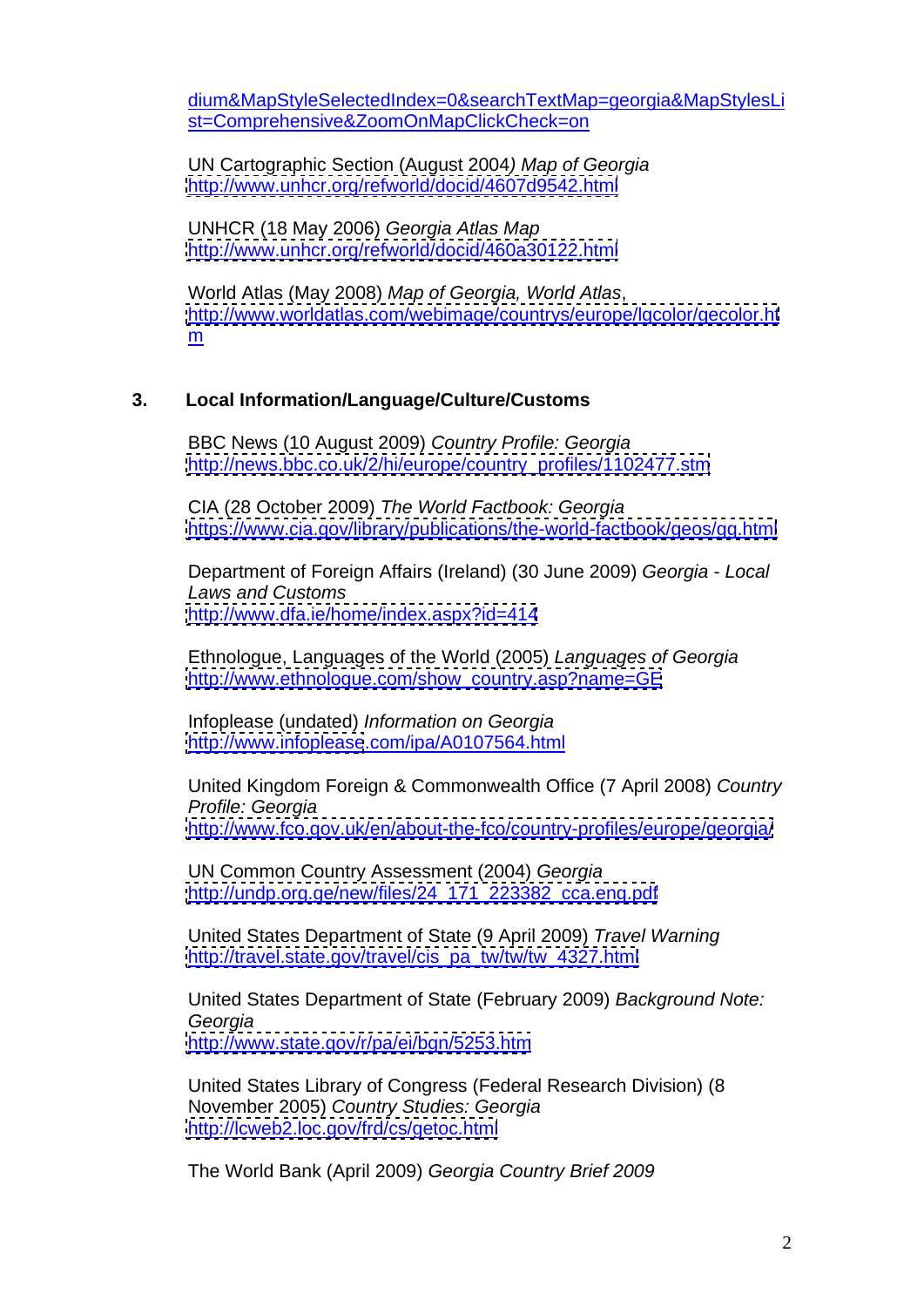<http://web.worldbank.org/WBSITE/EXTERNAL/COUNTRIES/ECAEXT/G> <EORGIAEXTN/0,,menuPK:301755~pagePK:141132~piPK:141107~theSi> <tePK:301746,00.html>

## **4. General Human Rights Reports**

Amnesty International (28 May 2009) Georgia: Annual Report 2009

<u><http://report2009.amnesty.org/en/regions/europe-central-asia/georgia></u><br>Freedom House (16 July 2009) *Freedom in the World 2009 – Abkhazia* [Georgia] (2009) [http://freedomhouse.org/inc/content/pubs/fiw/inc\\_country\\_detail.cfm?year](http://freedomhouse.org/inc/content/pubs/fiw/inc_country_detail.cfm?year) <=2009&country=7744&pf> Freedom House (16 July 2009) Freedom in the World - Georgia (2009)

[http://freedomhouse.org/inc/content/pubs/fiw/inc\\_country\\_detail.cfm?year](http://freedomhouse.org/inc/content/pubs/fiw/inc_country_detail.cfm?year)

<u><=2009&country=7612&pf></u><br>Freedom House (16 July 2009) *Freedom in the World 2009 - South* Ossetia [Georgia] (2009) [http://www.freedomhouse.org/inc/content/pubs/fiw/inc\\_country\\_detail.cfm](http://www.freedomhouse.org/inc/content/pubs/fiw/inc_country_detail.cfm) <?year=2009&country=7763&pf>

Freedom House (30 June 2009) Nations in Transit 2009 – Georgia

<u>[http://www.freedomhouse.hu/images/nit2009/georgia\\_es.pdf](http://www.freedomhouse.hu/images/nit2009/georgia_es.pdf)</u><br>Human Rights Watch (20 January 2010) *World Report 2010 - Georgia* http:/[/www.hrw.org/en/node/87536](http://www.hrw.org/en/node/87536)

International Committee of the Red Cross (27 May 2009) Georgia: Annual Report 2008 [http://www.icrc.org/Web/Eng/siteeng0.nsf/htmlall/7S7JCM/\\$FILE/icrc\\_ar\\_](http://www.icrc.org/Web/Eng/siteeng0.nsf/htmlall/7S7JCM/$FILE/icrc_ar_) 08 georgia.pdf?OpenElement<br>Observatory for the Protection of Human Rights Defenders (19 June

2009) Steadfast in Protest; Annual Report 2009 [http://www.omct.org/pdf/Observatory/2009/obs\\_report09\\_06\\_EUR\\_eng.p](http://www.omct.org/pdf/Observatory/2009/obs_report09_06_EUR_eng.p) df <u>df</u> and the contract of the contract of the contract of the contract of the contract of the contract of the contract of the contract of the contract of the contract of the contract of the contract of the contract of the c

United States Department of State (11 March 2010) Georgia: "Country Report on Human Rights Practices 2009" <http://www.state.gov/g/drl/rls/hrrpt/2009/eur/136032.htm>

# **5. Conflict/Security**

# **South Ossetia**

Amnesty International (12 August 2008) Russia and Georgia - Background to conflict [http://www.amnesty.org/en/news-and-updates/feature-stories/russia-and](http://www.amnesty.org/en/news-and-updates/feature-stories/russia-and-) <georgia-background-conflict-20080812>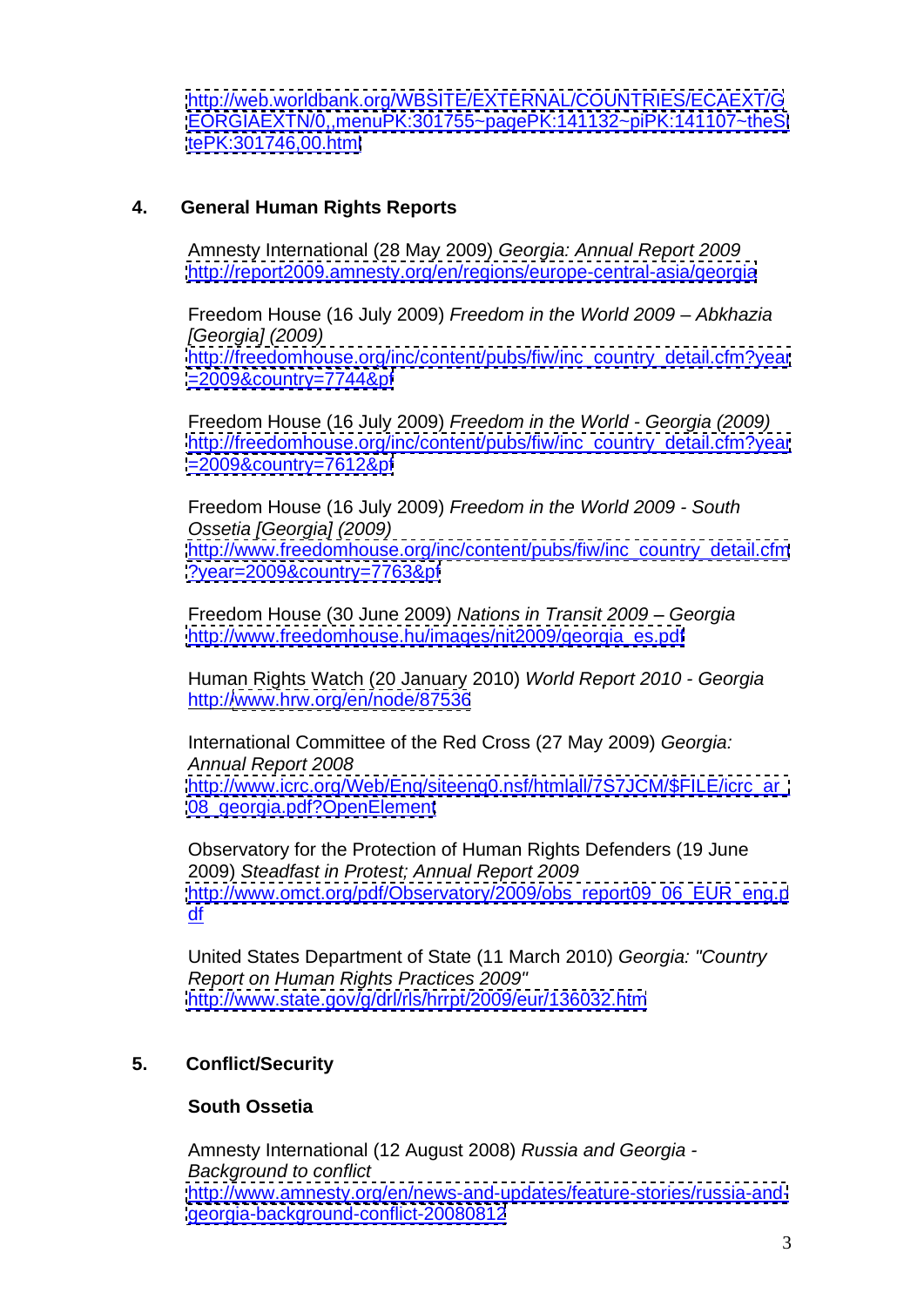Amnesty International (11 August 2008) South Ossetia: Observation of international humanitarian law and protection of civilians essential [http://www.amnesty.org/en/for-media/press-releases/south-ossetia](http://www.amnesty.org/en/for-media/press-releases/south-ossetia-) <observation-international-humanitarian-law-and-protection->

Amnesty International (7 August 2009) Georgia: "Civilians in the aftermath of war: The Georgia-Russia conflict one year on [EUR 04/001/2009]"

[http://www.amnesty.org/en/library/asset/EUR04/001/2009/en/f9998486](http://www.amnesty.org/en/library/asset/EUR04/001/2009/en/f9998486-) <b2d7-4356-843d-196a8a6c9486/eur040012009eng.pdf>

Amnesty International (11 August 2008) Civilian lives at risk <http://www.amnesty.org/en/library/asset/EUR56/005/2008/en/5929bd8a-><br>6846-11dd-9756-f55e3ec0a600/eur560052008eng.pdf

Central Asia-Caucasus Institute (26 November 2009) Georgia: "Georgian Youths Remain in Tskhinvali After Negotiation Failure In Geneva <http://www.cacianalyst.org/?q=node/5228>

Civil Georgia (2 June 2009) Georgia: "MIA Admits Firing Projectiles in May 6 Clash"

<http://www.civil.ge/eng/article.php?id=21040><br>EurasiaNet (10 August 2009) Georgia: South Ossetia -- One Year Later: Running on Empty, Despite Russian Help <http://www.eurasianet.org/departments/insightb/articles/eav081009.shtml>

Human Rights Watch (16 September 2008) A month after the war

<u>http://hrw.org/english/docs/2008/09/29/russia19891.htm</u><br>Human Rights Watch (29 August 2008) *South Ossetia: Tskhinvali's* Apocalypse <http://hrw.org/english/docs/2008/08/29/russia19718.htm>

International Crisis Group (7 June 2007) Georgia's South Ossetia Conflict: Make Haste Slowly

<u><http://www.crisisgroup.org/home/index.cfm?id=4887></u><br>Radio Free Europe/Radio Liberty (26 March 2009) *South Ossetia* accuses Georgia of shelling village [http://www.rferl.org/content/South\\_Ossetia\\_Accuses\\_Georgia\\_Of\\_](http://www.rferl.org/content/South_Ossetia_Accuses_Georgia_Of_) [Shelling\\_Border\\_Village/1520530.html](Shelling_Border_Village/1520530.html)

#### **Abkhazia**

BBC News (13 December 2009) Georgia: "Bagapsh re-elected Abkhaz leader" <http://news.bbc>.co.uk/2/hi/europe/8410601.stm

Central Asia-Caucasus Institute (23 December 2009) Georgia: "Kremlin keeps less nationalistic Bagapsh in power <http://www.cacianalyst.org/?q=node/5245>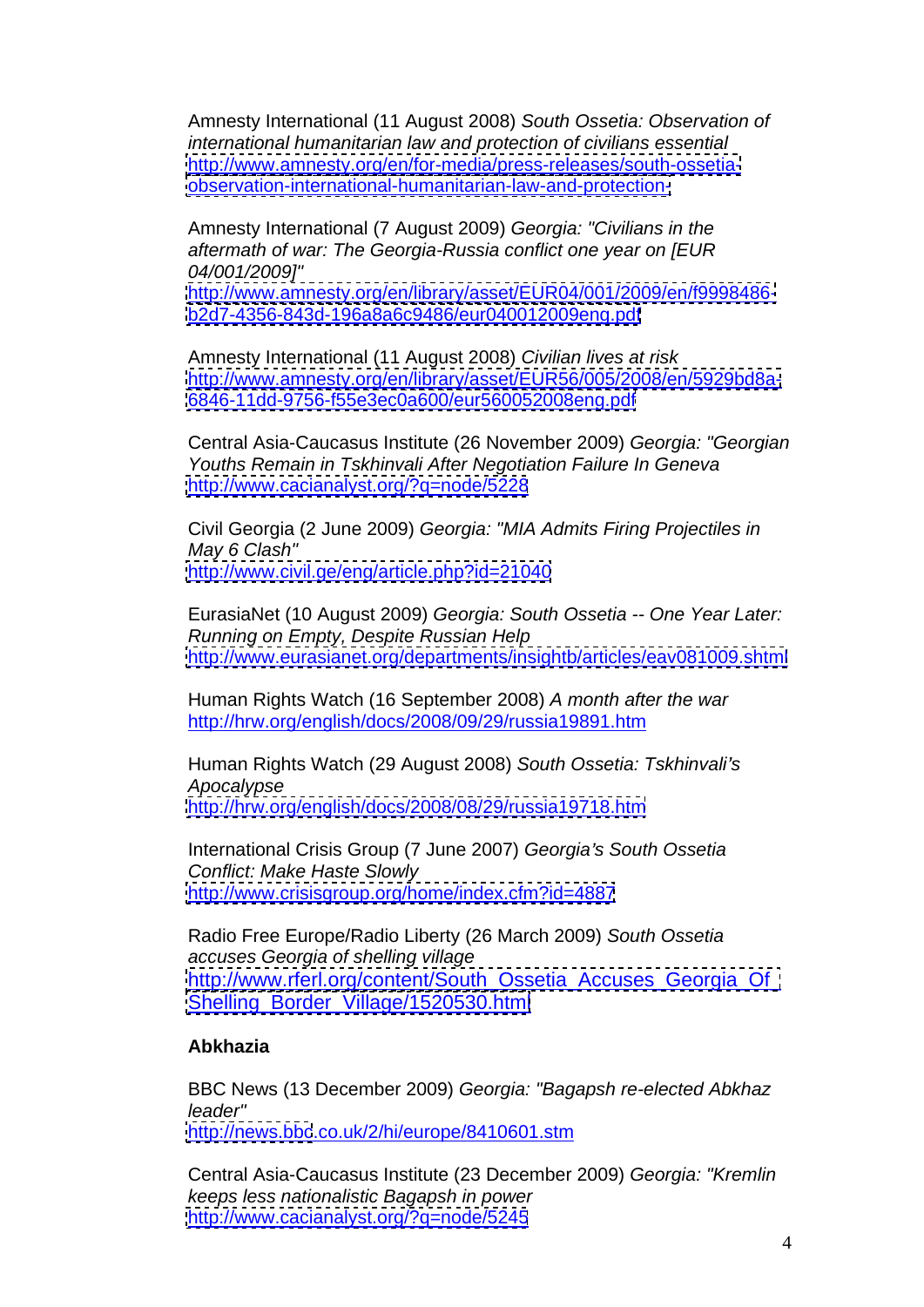Central Asia-Caucasus Institute (11 March 2009) Georgia: "UNOMIG prolonged - but will it be effective?" <http://www.cacianalyst.org/?q=node/5061>

Civil Georgia (12 December 2009) Georgia: "Abkhaz CEC Says Polls Valid" <http://www.civil.ge/eng/article.php?id=21776&search=>

Civil Georgia (07 December 2009) Georgia: "Sokhumi Says 146,000 Abkhaz Passports Issued" <http://www.civil.ge/eng/article.php?id=21758&search=>

EurasiaNet (7 October 2008) Georgia: Separatist Territory of Abkhazia Promotes a "New Era" <http://www.eurasianet.org/departments/insight/articles/eav100108.shtml>

Institute for War & Peace Reporting (26 March 2009) Georgians on Abkhaz Border Feel Abandoned [http://www.iwpr.net/?p=crs&s=f&o=351315&apc\\_state=henpcrs](http://www.iwpr.net/?p=crs&s=f&o=351315&apc_state=henpcrs)

International Crisis Group (5 June 2008) Georgia and Russia: Clashing over Abkhazia <http://www.crisisgroup.org/home/index.cfm?l=1&id=5469>

## **General General**

Civil Georgia (18 November 2009) Georgia: "MP Presents Draft Law on ?Anti-Terrorism Measures?" <http://www.civil.ge/eng/article.php?id=21686&search=>

Council of Europe Secretary General (16 April 2009) Report on the human rights situation in the areas affected by the conflict in Georgia <https://wcd.coe.int/ViewDoc.jsp?Ref=SG/Inf>(2009)7&Language=lanEngli sh&Site=CM&BackColorInternet=DBDCF2&BackColorIntranet=FDC864 &BackColorLogged=FDC864

Council of Europe - Secretary General (30 June 2009) Georgia: "Report on the human rights situation in the areas affected by the conflict in Georgia; Second report (April ? June 2009) [SG/Inf(2009)9]" <https://wcd.coe.int/ViewDoc.jsp?id=1466203&Site=CM&BackColorIntern> <et=9999CC&BackColorIntranet=FFBB55&BackColorLogged=FFAC75>

Council of Europe - Commissioner for Human Rights (15 May 2009) Russian Federation, Georgia: "Report on Human Rights issues following the August 2008 armed conflict [CommDH(2009)22]" [http://www.ecoi.net/file\\_upload/1504\\_1242737243\\_report-on-human](http://www.ecoi.net/file_upload/1504_1242737243_report-on-human-)<rights-issues-following-the-august-2008-armed-conflict.pdf>

EurasiaNet (4 August 2009) Georgia: Tension Between Tbilisi and Moscow Mounts as War Anniversary Nears <http://www.eurasianet.org/departments/insightb/articles/eav080409c.sht> ml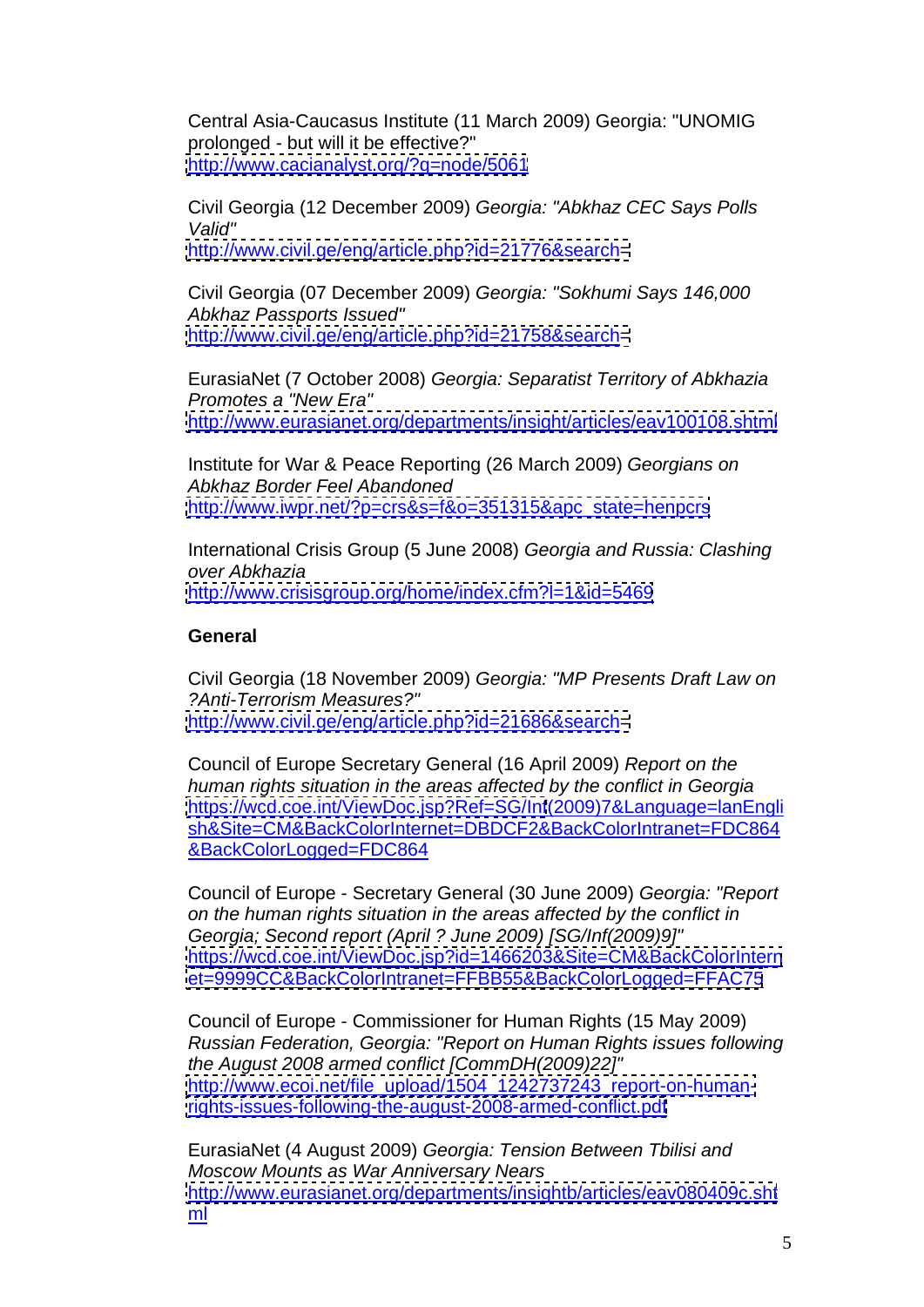Human Rights Watch (21 September 2008) Russia/Georgia: Investigate Abuse of Detainees <http://hrw.org/english/docs/2008/09/19/georgi19858.htm>

Institute for War & Peace Reporting (2 October 2008) EU Georgia Mission Doubts [http://www.iwpr.net/?p=crs&s=f&o=346975&apc\\_state=henh](http://www.iwpr.net/?p=crs&s=f&o=346975&apc_state=henh)

International Crisis Group (15 September 2008) War in Georgia <http://www.crisisgroup.org/home/index.cfm?id=5623>

International Crisis Group (22 August 2008) Russia vs Georgia: The **Fallout Fallout** 

<u><http://www.crisisgroup.org/home/index.cfm?id=5636></u><br>Radio Free Europe/Radio Liberty (30 April 2009) *Russia To Control* Georgian Rebel Regions' Borders <http://www.rferl>.org/content/Russia\_To\_Control\_Georgian\_Rebel\_Region s\_Borders/1618982.html<br>Reuters (30 April 2009) Georgia, Russian Federation: "Russia to control

Georgian rebel regions' borders <http://www.reliefweb.int/rw/rwb.nsf/db900SID/ACIO-> <7RLCPX?OpenDocument&RSS20=02-P>

UN Development Programme (13 August 2008) Georgia: Situation Report on the Conflict - No. 6 <http://www.reliefweb.int/rw/rwb.nsf/db900SID/EGUA->

THGMZB?OpenDocument<br>United States Department of State (30 April 2009) Country Reports on Terrorism 2008 – Georgia **Grandes Antiquist Contract Contract Contract Contract Contract Contract Contract Contract Contract Contract Contract Contract Contract Contract Contract Contract Contract Contract Contract Contrac** <http://www.unhcr.org/refworld/country,,,,GEO,,49fac68f28,0.html>

# **6. Minority/Ethnic Groups**

#### **Homosexuals**

Immigration and Refugee Board of Canada (27 May 2008) GEO102809.E - Georgia: Situation of homosexuals, including societal attitudes and availability of state protection <http://www.unhcr.org/refworld/docid/4885a919c.html>

Immigration and Refugee Board of Canada (24 November 2004) GGA43148.E - Georgia: Update to GGA32976.E of 7 October 1999 on the situation of homosexuals <http://www.unhcr.org/refworld/docid/42df60ec11.html>

International Lesbian & Gay Association Europe (ILGA-Europe) (16 October 2007) Forced Out: LGBT People in Georgia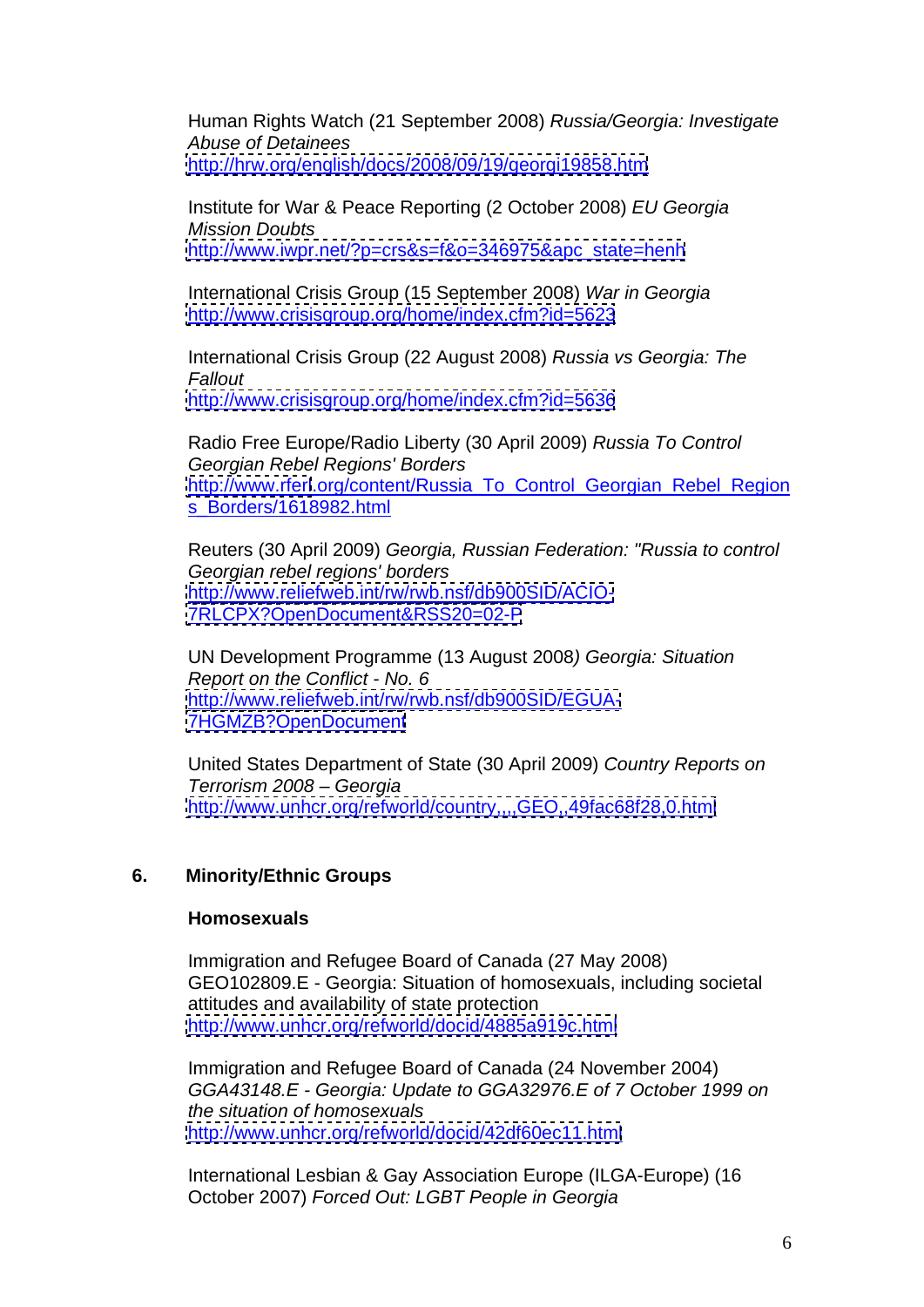<http://www.ilga->

[europe.org/europe/publications/non\\_periodical/forced\\_out\\_lgbt\\_people\\_i](europe.org/europe/publications/non_periodical/forced_out_lgbt_people_i) [n\\_georgia\\_august\\_2007](n_georgia_august_2007)

Radio Free Europe/Radio Liberty (21 October 2007) Georgia: TV Show Reveals Country's Changing Mores <http://www.rferl.org/content/article/1078992.html>

World Organisation Against Torture (24 December 2009) Georgia: "Police raid of the Inclusive Foundation, a LGBT NGO, and arrest of its leader Mr. Paata Sabelashvili [GEO 002 / 1209 / OBS 199]" <http://www.omct.org/index.php?id=&lang=eng&actualPageNumber=1&art> <icleSet=Appeal&articleId=9024>

## **Roma**

European Roma Rights Centre (2007) Roma in Abkhazia http:/[/www.errc.org/cikk.php?cikk=544&archiv=1](http://www.errc.org/cikk.php?cikk=544&archiv=1)

European Roma Rights Centre (2007) Mob Violence against Roma in Georgia <http://www.errc.org/cikk.php?cikk=1116&archiv=1>

European Centre for Minority Issues (19 February 2008) No way out: An assessment of the Romani Community in Georgia [http://www.ecmi.de/download/working\\_paper\\_39.pdf](http://www.ecmi.de/download/working_paper_39.pdf)

# **General General**

Council of Europe Parliamentary Assembly (23 January 2008) Honouring of obligations and commitments by Georgia <http://assembly.coe.int/Main.asp?link=/Documents/WorkingDocs/Doc08/> <EDOC11502.htm>

EurasiaNet (2 June 2009) Georgia: "Georgian Media: Ethnic Georgians Required to Vote in South Ossetia Election" <http://www.eurasianet.org/departments/news/articles/eav060209d.shtml>

EurasiaNet (30 April 2009) Georgia: Ethnic Russians say, "There's no place like home" and the state of the state of the state of the state of the state of the state of the state of the state of the state of the state of the state of the state of the state of the state of the state of the st

<http://www.eurasianet.org/departments/insightb/articles/eav043009.shtml>

European Commission Against Racism & Intolerance (13 February 2007) Second report on Georgia **Executive Second** report on Georgia [http://www.coe.int/t/e/human\\_rights/ecri/1-ecri/2-country-by](http://www.coe.int/t/e/human_rights/ecri/1-ecri/2-country-by-) [country\\_approach/Georgia/Georgia\\_CBC\\_3.asp#TopOfPage](country_approach/Georgia/Georgia_CBC_3.asp#TopOfPage)

European Centre for Minority Issues (September 2009) Ossetians in Georgia in the Wake of the 2008 War" [http://www.ecmi.de/download/working\\_paper\\_45\\_en.pdf](http://www.ecmi.de/download/working_paper_45_en.pdf)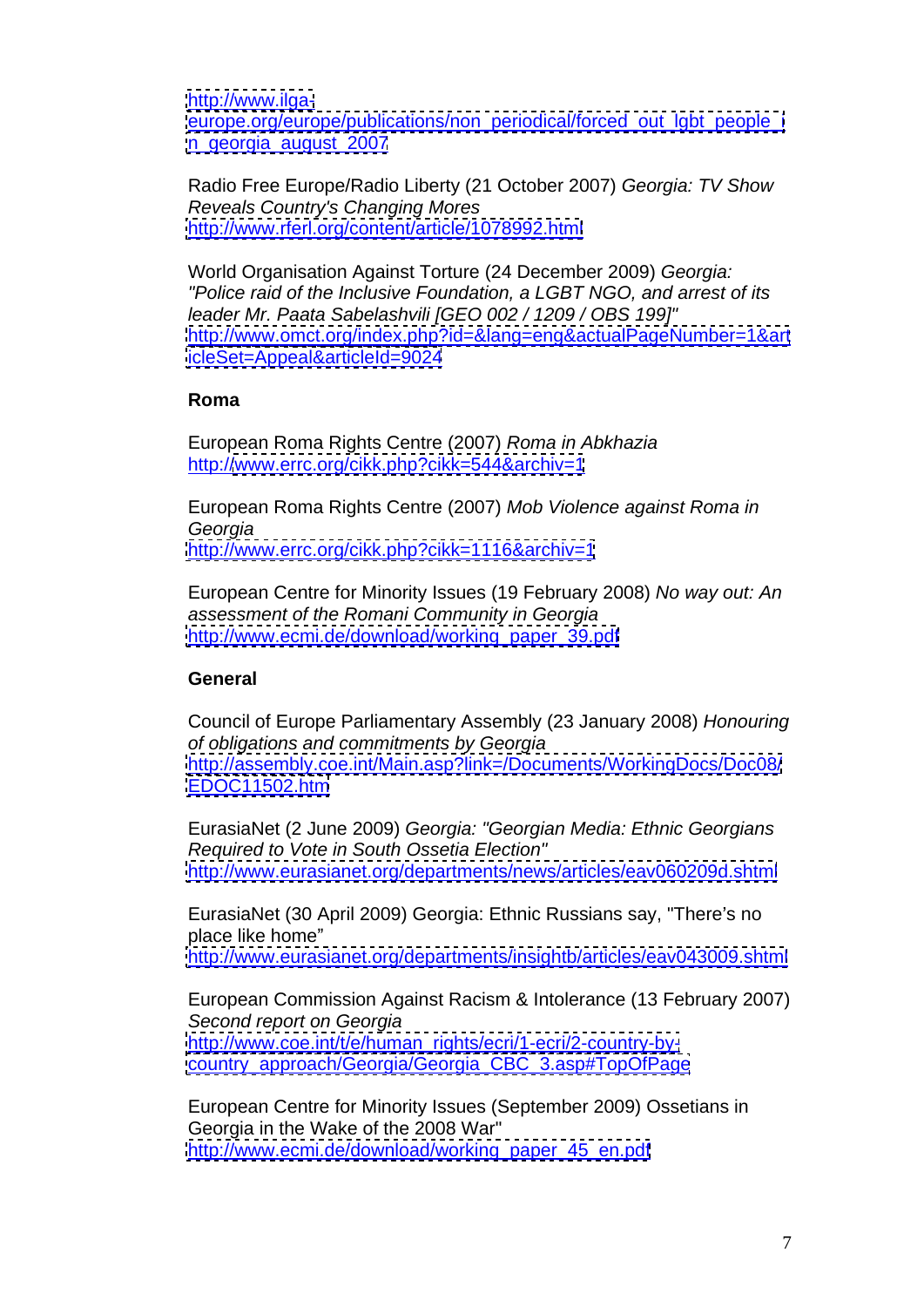Immigration and Refugee Board of Canada (09 February 2010) Georgia: "Situation and treatment of Jews; state protection and support services [GEO103397.E]"

[http://www.ecoi.net/local\\_link/133863/233874\\_en.html](http://www.ecoi.net/local_link/133863/233874_en.html)

Immigration and Refugee Board of Canada (16 January 2007) GEO102248.E - Georgia: Reports of violence against Azerbaijanis; response of government authorities (2005 - 2006) <http://www.unhcr.org/refworld/docid/469cd6ce1e.html>

Immigration and Refugee Board of Canada (16 January 2007) GEO102184.E - Georgia: Reports of violence against Armenians; response of government authorities (2005-2006) <http://www.unhcr.org/refworld/docid/469cd6cec.html>

Immigration and Refugee Board of Canada (7 December 2006) GEO102185.E - Georgia: Reports of violence against Jews and Russians; response of government authorities (2005 - 2006) <http://www.unhcr.org/refworld/docid/45f1473420.html>

Immigration and Refugee Board of Canada (10 February 2004) GGA42355.E - Georgia: Treatment of Meskhetian Turks; state protection (2000 - January 2004) <http://www.unhcr.org/refworld/docid/41501c082a.html>

Immigration and Refugee Board of Canada (16 April 2003) GGA41017.E<br>- Georgia: Treatment of ethnic Russians and state protection (update to GGA33137.E of 5 November1999) <http://www.unhcr.org/refworld/docid/3f7d4d987.html>

International Federation for Human Rights (FIDH) (April 2005) Ethnic minorities in Georgia <http://www.fidh.org/IMG/pdf/ge412ang.pdf>

Institute for War and Peace Reporting (16 April 2009) Georgia: "Minority Schools in Georgia at Risk as Class Sizes Fall" [http://www.iwpr.net/?p=crs&s=f&o=351803&apc\\_state=henpcrs](http://www.iwpr.net/?p=crs&s=f&o=351803&apc_state=henpcrs)

Institute for War and Peace Reporting (26 March 2009) Georgia: "Georgians on Abkhaz Border Feel Abandoned" [http://www.iwpr.net/?p=crs&s=f&o=351315&apc\\_state=henpcrs](http://www.iwpr.net/?p=crs&s=f&o=351315&apc_state=henpcrs)

Institute for War and Peace Reporting (12 February 2009) Georgia Accused of Bullying Ethnic Armenians [http://www.iwpr.net/?p=crs&s=f&o=349859&apc\\_state=henicrs200902](http://www.iwpr.net/?p=crs&s=f&o=349859&apc_state=henicrs200902)

Interfax (27 October 2007) S.Ossetia: Georgian Police Humiliate **Travelers** and the state of the state of the state of the state of the state of the state of the state of the state of the state of the state of the state of the state of the state of the state of the state of the state o <http://www.redorbit.com/modules/news/tools.php?tool=print&id=1120013>

Minority Rights Group International (November 2009) Georgia: "Breaking the cycle of exclusion: minority rights in Georgia today" <http://www.minorityrights.org/download.php?id=745>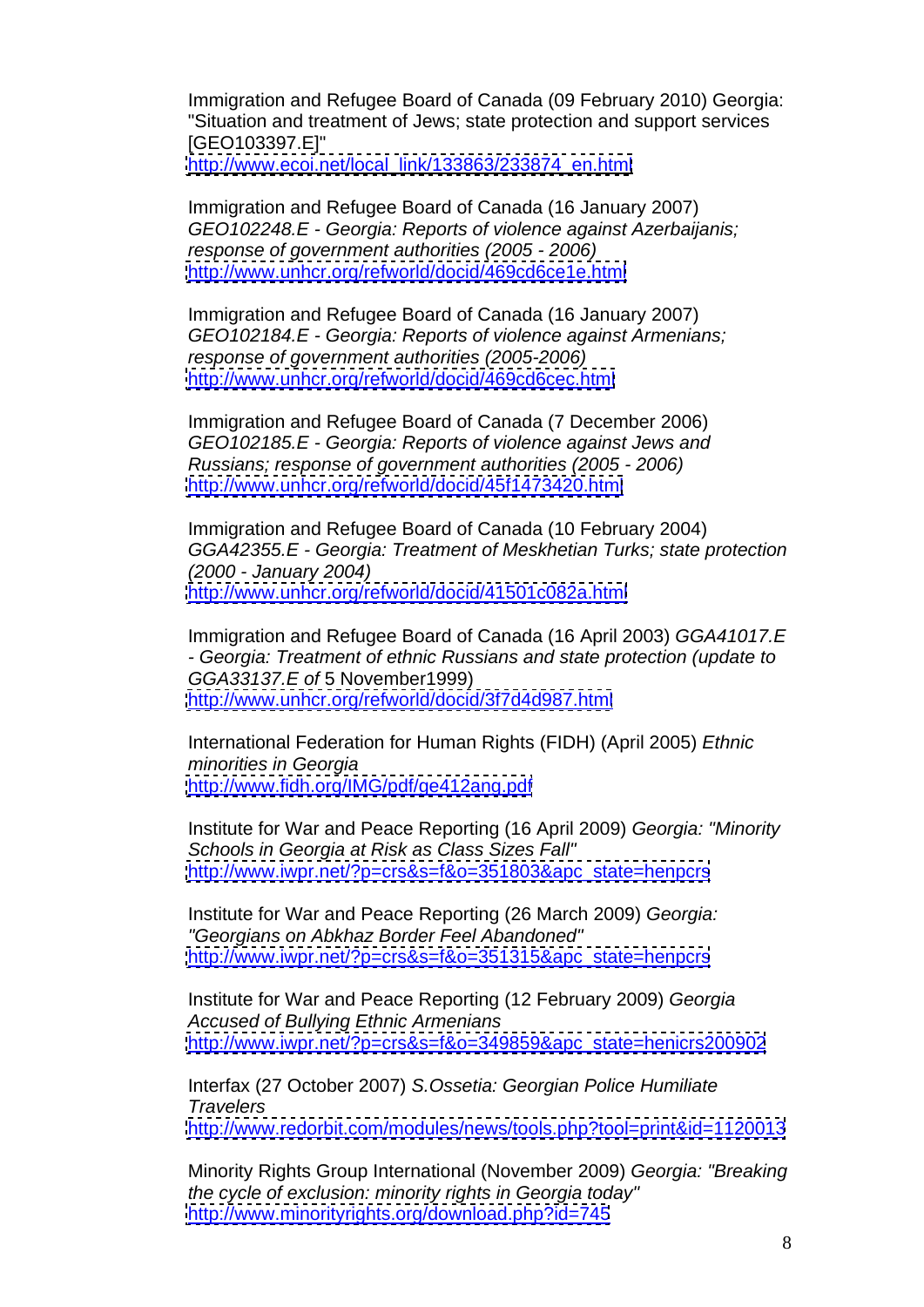Minority Rights Group International (16 July 2009) State of the World's Minorities and Indigenous Peoples 2009" <http://www.minorityrights.org/download.php?id=653>

Radio Free Europe/Radio Liberty (2 September 2009) Armenian President Proposes Measures To Alleviate Plight Of Minority In Georgia [http://www.rferl.org/content/Armenian\\_President\\_Proposes\\_Measures\\_T](http://www.rferl.org/content/Armenian_President_Proposes_Measures_T) [o\\_Alleviate\\_Plight\\_Of\\_Minority\\_In\\_Georgia/1813250.html](o_Alleviate_Plight_Of_Minority_In_Georgia/1813250.html)

## **7. Religion/Cults**

Caucaz Europe News (6 August 2005) "Is there a place for Islam in Mikhael Saakashvili's Christian Georgia?" [http://www.caucaz.com/home\\_eng/breve\\_contenu.php?id=177](http://www.caucaz.com/home_eng/breve_contenu.php?id=177)

Civil Georgia (27 August 2008) Muslims Fear Attack in Abkhazia <http://www.civil.ge/eng/article.php?id=15677>

Forum 18 (4 September 2008) ABKHAZIA: "Of course" authorities won't defend Georgian monks and nuns [http://www.forum18.org/Archive.php?article\\_id=1183](http://www.forum18.org/Archive.php?article_id=1183)<br> Forum 18 (23 April 2008) ABKHAZIA: Only Georgian Orthodox priest

expelled [http://www.forum18.org/Archive.php?article\\_id=1118](http://www.forum18.org/Archive.php?article_id=1118)

Forum 18 (10 November 2006) GEORGIA: Little justice yet for persecution's victims [http://www.forum18.org/Archive.php?article\\_id=867](http://www.forum18.org/Archive.php?article_id=867)

Immigration and Refugee Board of Canada (11 March 2004) GGA42396.E - Georgia: Treatment of members of the Pentecostal Church; relationship between the Pentecostal Church and the Georgian Orthodox Church <http://www.unhcr.org/refworld/docid/41501c081c.html>

Immigration and Refugee Board of Canada (16 April 2003) GGA40074.E<br>- Georgia: Treatment of Jehovah's Witnesses by police and Georgian society in general (update to GGA 33443.E of 7 January 2000). <http://www.unhcr.org/refworld/docid/3f7d4d971f.html>

Institute for War and Peace Reporting (20 February 2009) Georgia: Minority Faiths Face Bureaucratic Hurdles http:/[/www.iwpr.net/?p=crs&s=f&o=350250&apc\\_state=henicrs200902](http://www.iwpr.net/?p=crs&s=f&o=350250&apc_state=henicrs200902)

Institute for War and Peace Reporting (8 March 2008) "Orthodoxy in Schools" Mamiashvili, Fati [http://www.iwpr.net/?p=crs&s=f&o=333912&apc\\_state=henpcrs](http://www.iwpr.net/?p=crs&s=f&o=333912&apc_state=henpcrs)

United States Department of State (26 October 2009) International Religious Freedom Report 2009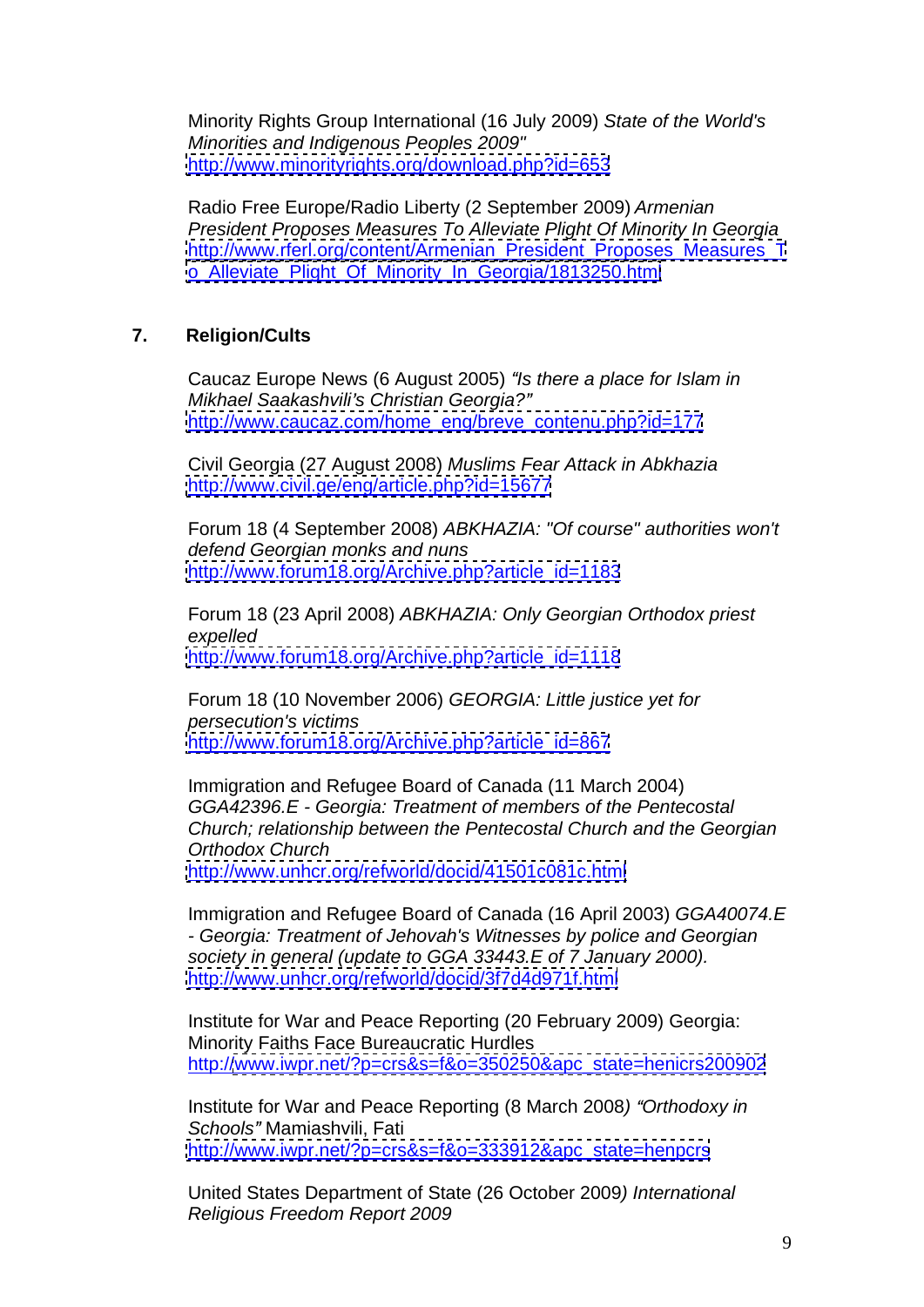# **8. Political**

Article 19 (May 2003) Memorandum on the Unified Election Code of Georgia

<http://www.article19.org/pdfs/analysis/georgia-election-law.pdf><br>BBC News (26 May 2009) Thousands attend Georgia protest<br>http://news.bbc.co.uk/2/hi/europe/8068498.stm

BBC News (7 May 2009) Georgia: "Anti-government clash in Georgia" <http://news.bbc.co.uk/2/hi/europe/8036942.stm><br>Central Asia-Caucasus Institute (10 December 2009) Georgia: "Georgian

government and opposition fail to agree on electoral code" <http://www.cacianalyst.org/?q=node/5236>

Central Asia-Caucasus Institute (14 October 2009) Georgia: "One year later: Georgian political reform and the West after the 2008 war" <http://www.cacianalyst.org/?q=node/5195>

Civil Georgia (19 February 2010) Georgia: "Opposition Politician Files Suit at European Court" <http://www.civil.ge/eng/article.php?id=22001&search=>

Civil Georgia (12 June 2009) Opposition Calls for Halting 'Political Persecutions' and the second second second second second second second second second second second second second second second second second second second second second second second second second second second second seco <http://www.civil.ge/eng/article.php?id=21098&search=>

Commission of the European Communities (3 April 2008) 'Implementation of the European Neighbourhood Policy in 2007': Progress Report: Georgia http://www.ecoi.net/file\_upload/1228\_1207322060\_georgiei.pdf

EurasiaNet (19 February 2010) Georgia: "A Chicken in Every Pot for Tbilisi?s First Direct Mayoral Vote?" <http://www.eurasianet.org/departments/insight/articles/eav021910.shtml>

EurasiaNet (28 September 2009) GEORGIA: PARLIAMENT SESSIONS TO MOVE TO KUTAISI <http://www.eurasianet.org/departments/news/eav092809a.shtml>

EurasiaNet (13 August 2009) GEORGIA: OPPOSITION ARRESTS, BEATINGS SPARK FRESH CONTROVERSY <http://www.eurasianet.org/departments/insightb/articles/eav081309a.sht> ml and the state of the state of the state of the state of the state of the state of the state of the state of

International Federation for Human Rights (FIDH) (24 April 2009) Violent attacks on peaceful demonstrators in Tbilissi <http://www.fidh.org/IMG/pdf/ge2404f-1.pdf>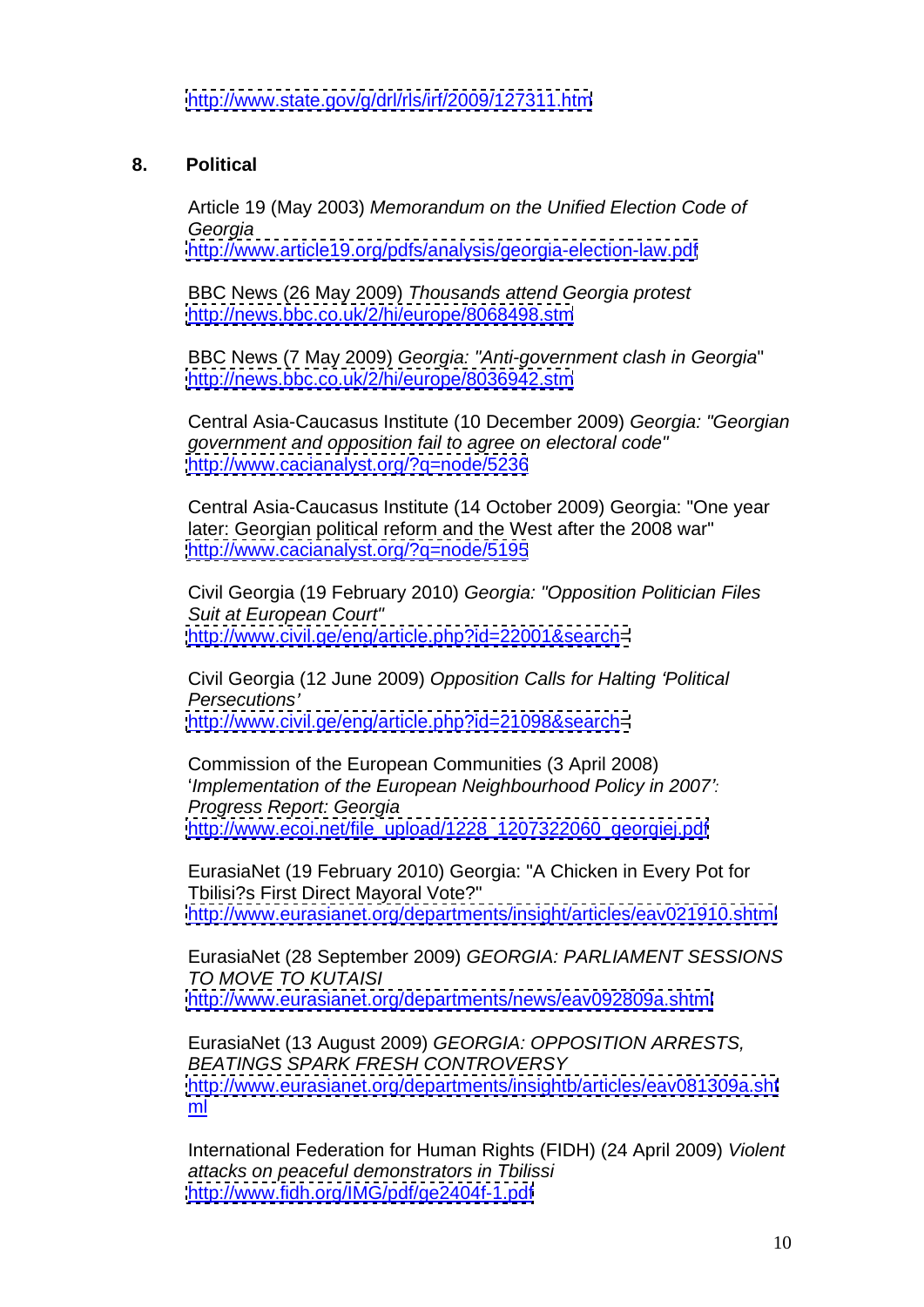Immigration and Refugee Board of Canada (9 February 2005) GGA43343.E - Georgia: Information on the treatment of members of the democratic movement by state authorities and the population in general (November 2003-January 2005) <http://www.unhcr.org/refworld/docid/42df60eb11.html>

Immigration and Refugee Board of Canada (26 January 2004) GGA42294.E - Georgia: The Leiboristuli Party; formation date; number of members; whether it issues membership cards; treatment of members by authorities and society

<http://www.unhcr.org/refworld/docid/403dd1f30.html>

Institute for War and Peace Reporting (24 December 2009) Georgia: "Georgian Conflict Exploitation Concerns" [http://www.iwpr.net/index.php?apc\\_state=hen&s=o&o=l=EN&p=crs&s=f&](http://www.iwpr.net/index.php?apc_state=hen&s=o&o=l=EN&p=crs&s=f&) o=358651

International Crisis Group (3 December 2003) Georgia: What Now? <http://www.crisisgroup.org/home/index.cfm?id=2424&l=1>

International Crisis Group (ICG) (22 June 2009) Georgia-Russia: Still Insecure and Dangerous, , Europe Briefing N°53 http:/[/www.crisisgroup.org/library/documents/europe/caucasus/b53\\_geor](http://www.crisisgroup.org/library/documents/europe/caucasus/b53_geor) [gia\\_russia\\_\\_\\_still\\_insecure\\_and\\_dangerous.pdf](gia_russia___still_insecure_and_dangerous.pdf)

Organization for Security and Cooperation in Europe (9 March 2010) Georgia: "Needs Assessment Mission report ahead of the May 2010 municipal elections in Georgia" [http://www.ecoi.net/file\\_upload/1002\\_1268570232\\_georgia.pdf](http://www.ecoi.net/file_upload/1002_1268570232_georgia.pdf)

Radio Free Europe/Radio Liberty (30 April 2009) Russia Steps Up Cooperation With Breakaway Georgian Regions" [http://www.rferl.org/Content/Russia\\_Steps\\_Up\\_Cooperation\\_With\\_Break](http://www.rferl.org/Content/Russia_Steps_Up_Cooperation_With_Break) [away\\_Georgian\\_Regions/1619281.html](away_Georgian_Regions/1619281.html)

Radio Free Europe/Radio Liberty (10 April 2009) Youth activist severely beaten during Georgia protests

[http://www.rferl.org/content/Youth\\_Activist\\_Severely\\_Beaten\\_During\\_Ge](http://www.rferl.org/content/Youth_Activist_Severely_Beaten_During_Ge) [orgia\\_Protests/1606145.html](orgia_Protests/1606145.html)

Radio Free Europe/Radio Liberty (9 April 2009) Rally Under Way To Demand Georgian President's Exit <http://www.rferl.org/articleprintview/1605464.html>

Reuters (31 May 2009) Factbox - Key facts on rebel region of South Ossetia and the contract of the contract of the contract of the contract of the contract of the contract of the contract of the contract of the contract of the contract of the contract of the contract of the contract of th <http://www.reliefweb.int/rw/rwb.nsf/db900SID/MWAI-> <7SL3PN?OpenDocument&RSS20=02-P>

**9. State Protection (For State Protection of Particular Groups, see the relevant section)**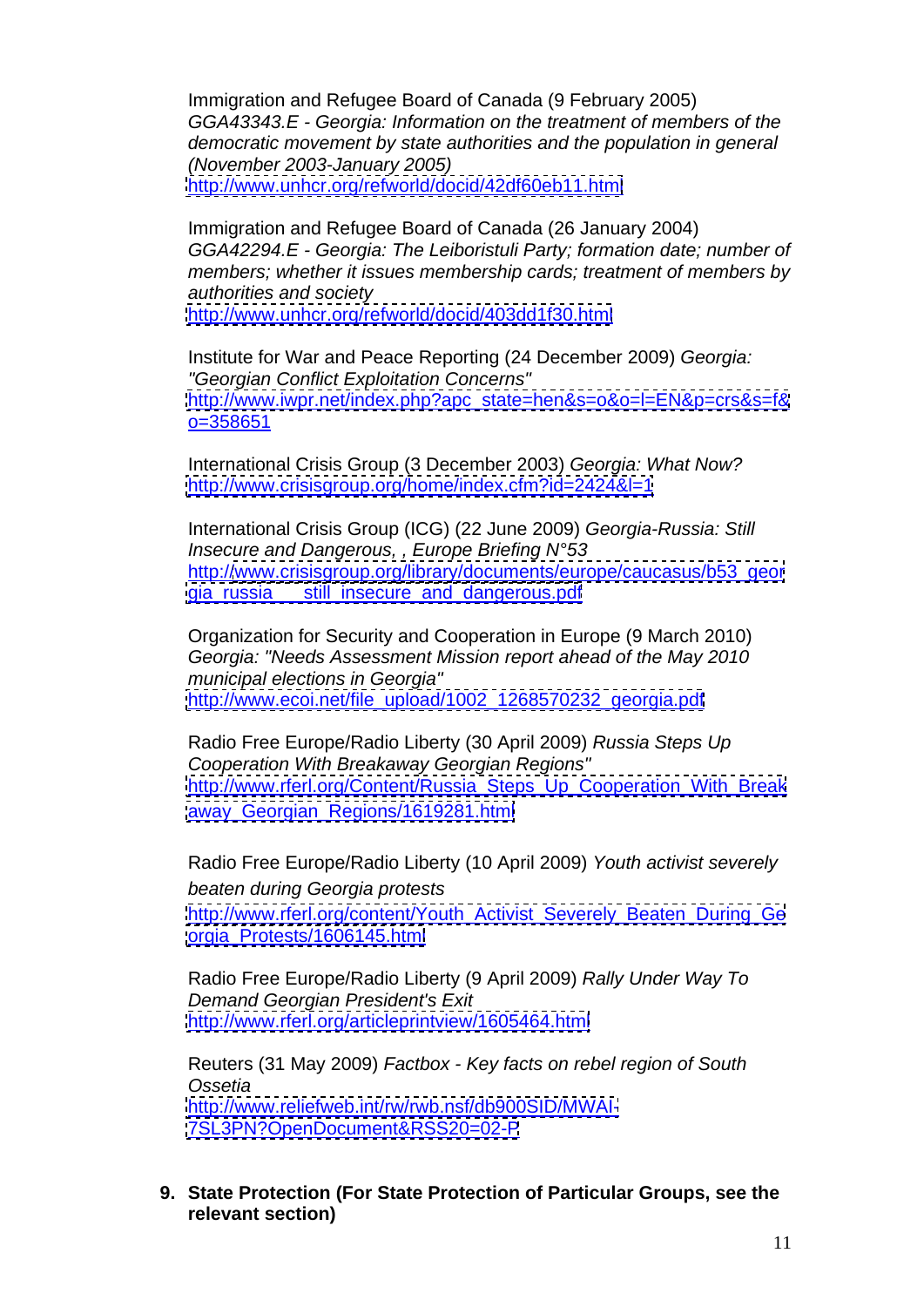## **10. Government/Civil Society/Legal Systems**

Amnesty International (13 March 2008) Georgian government urged to end police abuse [http://www.amnesty.org/en/news-and-updates/news/georgian](http://www.amnesty.org/en/news-and-updates/news/georgian-) <government-urged-introduce-police-id-20080313>

Council of Europe (23 January 2008) Honouring of obligations and commitments by Georgia <http://www.unhcr.org/refworld/country,,COEPACE,,GEO,4562d8cf2,47a1> <be282,0.html>

European Commission (23 April 2009) Georgia: "ENP Progress Report; Georgia [SEC(2009) 513/2]" [http://www.ecoi.net/file\\_upload/1228\\_1241445396\\_georgia.pdf](http://www.ecoi.net/file_upload/1228_1241445396_georgia.pdf)

Civil Georgia (10 February 2010) Georgia: "Investigative Reporter Asks for Asylum in Switzerland" <http://www.civil.ge/eng/article.php?id=21968&search=>

Civil Georgia (10 March 2010) Georgia: "Human Rights Groups Meet Western Diplomats" <http://www.civil.ge/eng/article.php?id=22066&search=>

Council of Europe - European Committee of Social Rights (29 September 2009) Georgia: "2nd report on the implementation of the Revised European Social Charter submitted by the government of Georgia (Articles 11, 12 and 14 for the period 01/10/2005 ? 31/12/2007)" http:/[/www.ecoi.net/file\\_upload/1226\\_1254832729\\_georgia2-en.pdf](http://www.ecoi.net/file_upload/1226_1254832729_georgia2-en.pdf)

Council of Europe - European Committee of Social Rights (07 December 2009) Georgia: "3rd report on the implementation of the Revised European Social Charter submitted by the government of Georgia (Articles 2, 4, 5, 6, 26 and 29 for the period 01/10/2005 ? 31/12/2008) CYCLE 2010 [RAP/RCha/GE/III(2009)]" [http://www.ecoi.net/file\\_upload/1226\\_1260285961\\_georgia3-en.pdf](http://www.ecoi.net/file_upload/1226_1260285961_georgia3-en.pdf)

Immigration and Refugee Board of Canada (16 January 2004) GGA42245.E - Georgia: Violent events in Sukhumi and Tsalenjikha between April and August 1992; persons in charge of Georgian national security and law enforcement; roles of Colonels Kalandia and Maisuradze in Sukhumi and Tsalenjikha <http://www.unhcr.org/refworld/docid/403dd1f214.html>

Institute for War and Peace Reporting (16 April 2009) Opposition Rallies Fail to Unseat Saakashvili <http://www.unhcr.org/refworld/country,,,,GEO,,49ed6fedc,0.html>

International Federation for Human Rights (FIDH) (7 May 2009) Georgia: Court of Appeal must restore justice <http://www.fidh.org/IMG/pdf/ge0705a.pdf>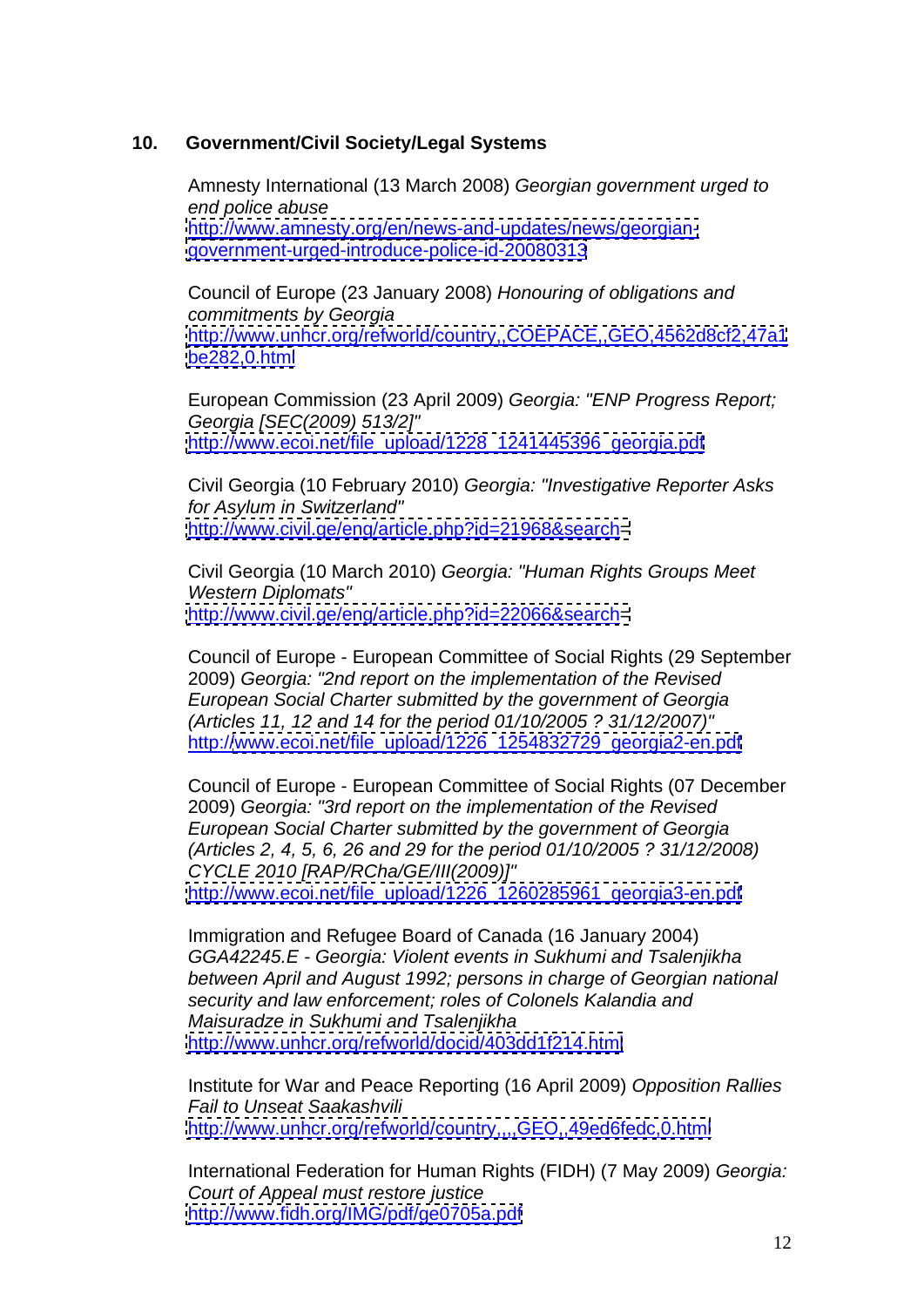Radio Free Europe/Radio Liberty (15 December 2009) Georgia: "Georgian Teachers Protest In Tbilisi" [http://www.rferl.org/content/Georgian\\_Teachers\\_Protest\\_In\\_Tbilisi/19050](http://www.rferl.org/content/Georgian_Teachers_Protest_In_Tbilisi/19050) 02.html

Radio Free Europe/Radio Liberty (7 May 2009) Georgian Opposition Decries Excessive Force by Police After Clash <http://www.rferl.org/articleprintview/1623428.html>

UN Children's Fund (UNICEF) (27 June 2007) The Embassy of the Kingdom of Netherlands and UNICEF signed an agreement to support reform of the juvenile justice system in Georgia

<u>http:/[/www.unicef.org/georgia/media\\_7019.html](http://www.unicef.org/georgia/media_7019.html)</u><br>World Organisation Against Torture (OMCT) (22 February 2010) Georgia: "Life threats against a leading Georgian journalist " <http://www.omct.org/index.php?id=&lang=eng&actualPageNumber=1&art> <icleSet=Appeal&articleId=9120>

## **11. Press/Media/Freedom of Expression**

Article 19 (8 November 2007) Demonstrations and Media Reporting Repressed in Georgia <http://www.article19.org/pdfs/press/georgia-demos-and-media.pdf>

Article 19 (29 September 2006) Freedom of Expression in Georgia: at Risk or Protected? <http://www.article19.org/pdfs/press/georgia-conference.pdf>

Article 19 (1 October 2003) Memorandum on the Abkhaz draft "Law on Mass Media. <http://www.article19.org/pdfs/analysis/abkhazia-media-law.pdf>

Article 19 (1 December 2002) Memorandum on the Draft Broadcasting Law of Georgia

[http://www.article19.org/pdfs/analysis/georgia-coalition-broadcasting](http://www.article19.org/pdfs/analysis/georgia-coalition-broadcasting-)law.pdf

Civil Georgia (04 December 2009) Georgia: "Int?l Press Group Raises Journalist Blackmail Claims" <http://www.civil.ge/eng/article.php?id=21752&search=>

Civil Georgia (6 May 2009) Three Held over Assaulting Public TV Journalist

<http://www.civil.ge/eng/article.php?id=20855&search=><br>Committee to Protect Journalists (16 February 2010) Georgia: "Attacks on the Press 2009" <http://cpj.org/2010/02/attacks-on-the-press-2009-georgia.php>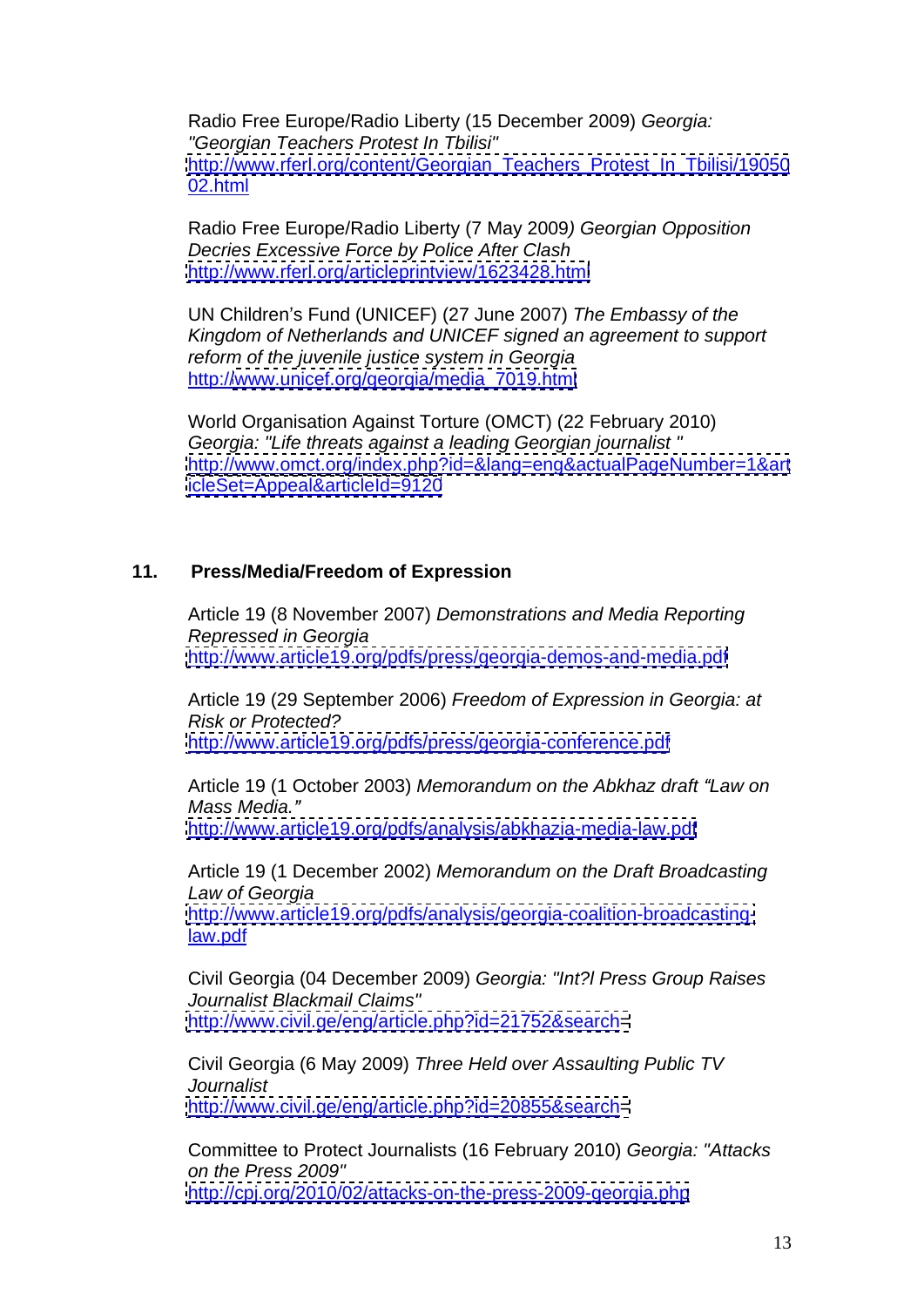Committee to Protect Journalists (10 February 2009) Attacks on the Press in 2008: Georgia <http://cpj.org/2009/02/attacks-on-the-press-in-2008-georgia.php><br>Committee to Protect Journalists (10 February 2009) Conquering

Television to Control the Narrative <http://cpj.org/2009/02/television-putin-saakashvili.php>

Committee to Protect Journalists (29 June 2007) Russian officers assault journalist in Georgia http:/[/www.cpj.org/news/2007/europe/georgia29jun07na.html](http://www.cpj.org/news/2007/europe/georgia29jun07na.html)

Council of Europe - Parliamentary Assembly (06 January 2010) Hungary, Ukraine, Azerbaijan, Russian Federation, Turkey, Greece, Spain, United Kingdom, Bosnia and Herzegovina, Kosovo, Moldova, Republic, Georgia, Belarus, Italy, Bulgaria, Serbia, Armenia, Croatia: "Respect for media freedom"

[http://www.ecoi.net/file\\_upload/1226\\_1263313305\\_edoc12102.pdf](http://www.ecoi.net/file_upload/1226_1263313305_edoc12102.pdf)

Freedom House (1 April 2009) Freedom on the Net 2009: Georgia <http://www.freedomhouse.org/template.cfm?page=384&key=207&parent>

<u><=19&report=79></u><br>Freedom House (29 April 2008) *Freedom of the Press 2008: Georgi*a <http://www.freedomhouse.org/template.cfm?page=251&year=2008>

Institute for War and Peace Reporting (25 September 2009) Abkhaz Media Fear Free Speech Under Threat [http://www.iwpr.net/index.php?apc\\_state=hen&s=o&o=l=EN&p=crs&s=f&](http://www.iwpr.net/index.php?apc_state=hen&s=o&o=l=EN&p=crs&s=f&)  $o=356144$ 

Institute for War and Peace Reporting (2 October 2009) Georgia: "Georgians Accuse Media of Pro-Government Bias" [http://www.iwpr.net/index.php?apc\\_state=hen&s=o&o=l=EN&p=crs&s=f&](http://www.iwpr.net/index.php?apc_state=hen&s=o&o=l=EN&p=crs&s=f&) o=356292

Radio Free Europe/Radio Liberty (17 March 2009) Georgian Opposition Paper Closes After Search http://www.rferl.org/Content/Georgian\_Opposition\_Paper\_Closes\_After <Search/1511622.html>

Reporters Without Borders (19 March 2009) Appointment of new head of news exacerbates situation at Imedi TV<br>http://www.unhcr.org/refworld/country,,RSF,,GEO,,49c369aa2,0.html

<u><http://www.unhcr.org/refworld/country,,RSF,,GEO,,49c369aa2,0.html></u><br>Reporters Without Borders (10 September 2008) *War still having serious* impact on freedom of expression

<u><http://www.unhcr.org/refworld/country,,RSF,,GEO,,48cf5d0d1b,0.html></u><br>Reporters Without Borders (28 February 2008) *Georgian TV reporter* held by Abkhaz authorities <http://www.unhcr.org/refworld/docid/47cbc58744.html>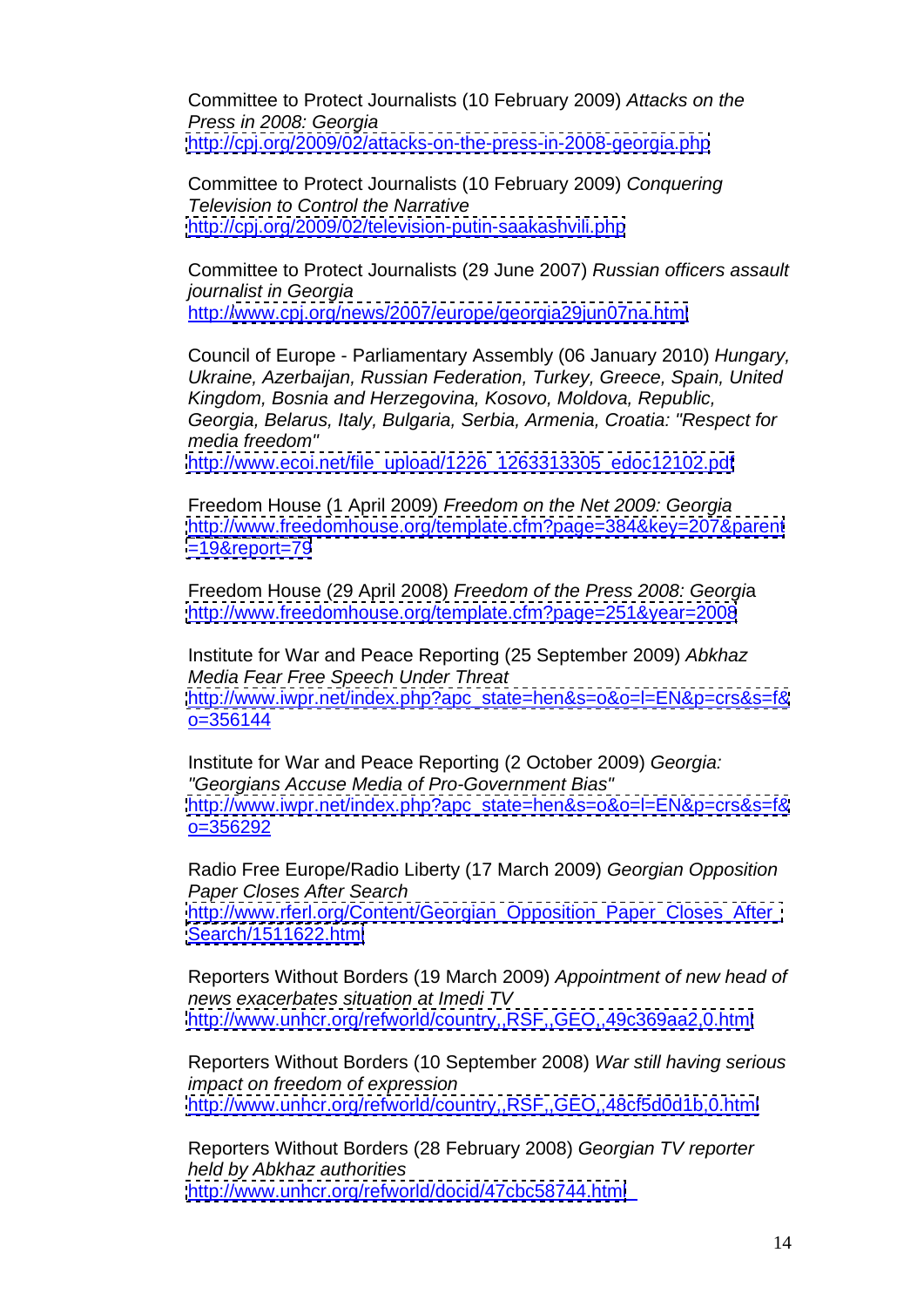Reporters Without Borders (13 February 2008) Annual Report 2008 - Georgia

<http://www.unhcr.org/refworld/country,,RSF,,GEO,,47b418ceb,0.html>

Reporters Without Borders (13 August 2008) Russian and Georgian websites fall victim to a war being fought online as well as in the field <http://www.unhcr.org/cgi->

<bin/texis/vtx/refworld/rwmain?page=country&docid=48aa6ffa1e&am> <p;skip=0&publisher=RSF&coi=GEO&searchin=title&>

<u>display=10&amp;sort=date</u><br>Reporters Without Borders (12 August 2008) *Heavy toll for journalists* four killed and four arrested since fighting broke out. [http://www.unhcr.org/cgi](http://www.unhcr.org/cgi-) bin/texis/vtx/refworld/rwmain?page=country&amp:docid=48aa6ffb1e&am <p;skip=0&publisher=RSF&coi=GEO&searchin=title&>

<u>display=10&amp;sort=date</u><br>Reporters Without Borders (11 August 2008) *Two journalists shot dead* at roadblock in South Ossetian capital. [http://www.unhcr.org/cgi](http://www.unhcr.org/cgi-) <bin/texis/vtx/refworld/rwmain?page=country&docid=48aa6ff9c&> <skip=0&publisher=RSF&coi=GEO&searchin=title&dis> <play=10&sort=date>

# **12. Women/Children/Family**

Amnesty International (30 October 2007) Georgia: Briefing to the United Nations Human Rights Committee

<http://www.amnesty.org/en/library/info/EUR56/008/2007><br>Child Rights Information Network (19 September 2007) The National Coalition of NGOs under the Coordination Provided by EveryChild Georgia

[http://www.crin.org/docs/Georgia\\_ECG\\_NGO\\_Report.doc](http://www.crin.org/docs/Georgia_ECG_NGO_Report.doc)

Council of Europe (10 September 2008) Report on Human Rights in Areas Affected by the South Ossetia Conflict <http://www.crin.org/resources/infodetail.asp?id=18364>

Immigration and Refugee Board of Canada (11 March 2005) GGA43420.E - Georgia: Follow up to GGA43342.E on resources available to women who are victims of spousal abuse; state protection <http://www.unhcr.org/refworld/docid/42df60ea2f.html>

Immigration and Refugee Board of Canada (11 February 2005) Georgia: Update to GGA33992.E of 8 March 2000 on resources available to women who are victims of spousal abuse; state protection [http://www.unhcr.org/cgi](http://www.unhcr.org/cgi-) <bin/texis/vtx/refworld/rwmain?page=printdoc&docid=42df60eb2f>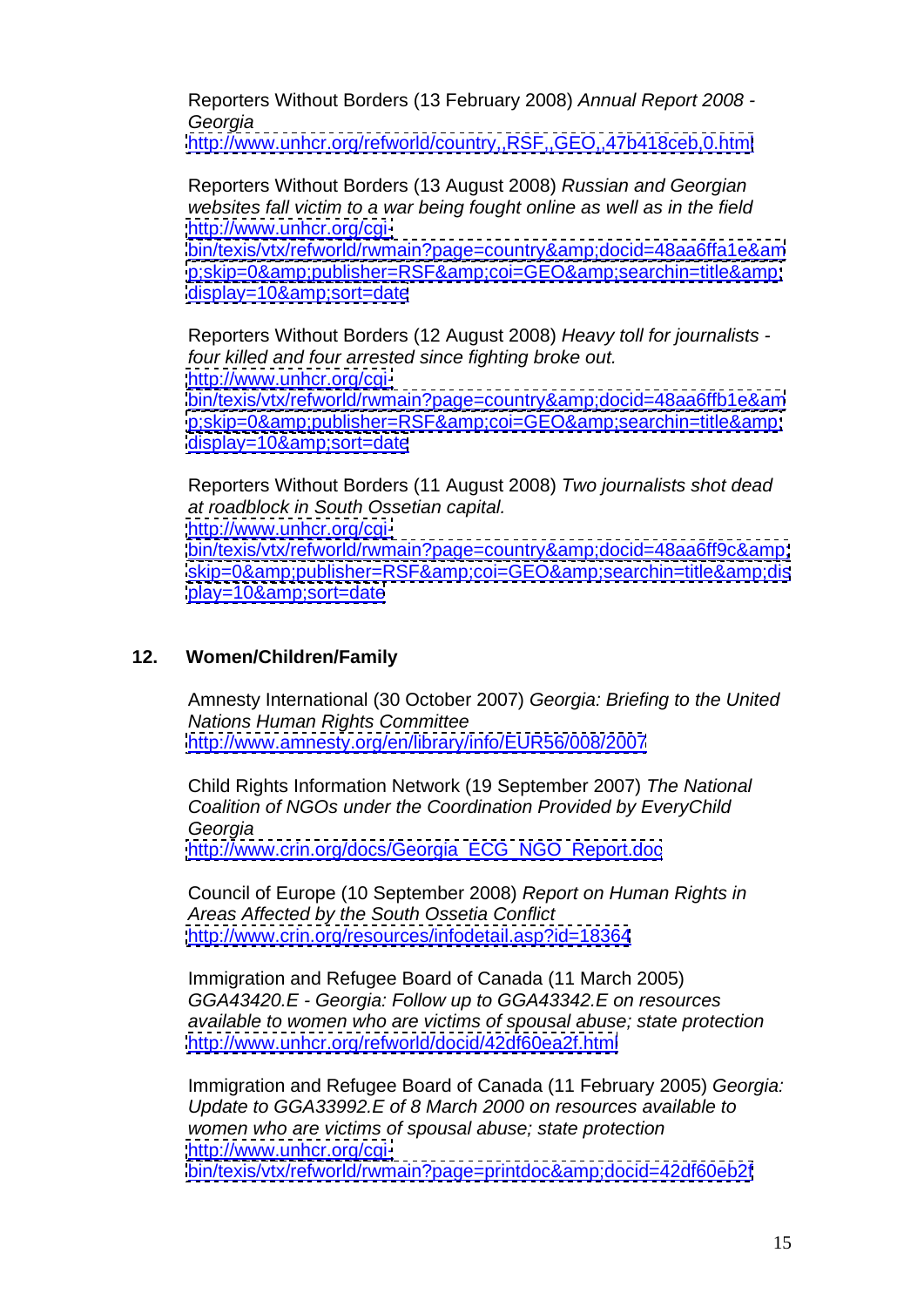Institute for War and Peace Reporting (13 November 2009) Georgia: "Children Haunted by Georgia-Russia War" [http://www.iwpr.net/index.php?apc\\_state=hen&s=o&o=l=EN&p=crs&s=f&](http://www.iwpr.net/index.php?apc_state=hen&s=o&o=l=EN&p=crs&s=f&) o=357466

The Office of the Public Defender of Georgia; Child's Rights Center (11 September 2008) GEORGIA: Aftermaths of war for children <http://www.crin.org/resources/infodetail.asp?id=18375>

The Office of the Public Defender of Georgia; Child's Rights Center (12 September 2007) GEORGIA: Ombudsman report: "The Year of Practice: Problems, Priorities, Policy

<http://www.crin.org/resources/InfoDetail.asp?ID=14850><br>Parliamentary Assembly of the Council of Europe (6 February 2007) The situation of women in the South Caucasus <http://assembly.coe.int/Main.asp?link=/Documents/WorkingDocs/Doc07/> <EDOC11178.htm>

UN Children's Fund (UNICEF) (30 March 2009) A safe haven for displaced children in Georgia [http://www.unicef.org/infobycountry/georgia\\_48970.html](http://www.unicef.org/infobycountry/georgia_48970.html)

UN Children's Fund (UNICEF) (22 August 2008) Nearly 40,000 Children in Need of Urgent Assistance in Georgia [http://www.unicef.org/georgia/media\\_9519.html](http://www.unicef.org/georgia/media_9519.html)

UN Children's Fund (UNICEF) (March 2007) WORLD FIT FOR CHILDREN: Georgia National Progress Report 2002 - 2006 [http://www.unicef.org/worldfitforchildren/files/Georgia\\_WFFC5\\_Report\\_E](http://www.unicef.org/worldfitforchildren/files/Georgia_WFFC5_Report_E) ng.pdf

UN Country Team (24 May 2007) Domestic Violence and Child Abuse in Georgia: An Assessment of Current Standings of Law and Practice Regarding Domestic Violence and Child Abuse in Georgia, and Recommendations for Future United Nations Country Team Involvement <http://www.stopvaw.org/sites/608a3887-dd53-4796-8904-> 997a0131ca54/uploads/Domestic Violence and Child Abuse in Georg ia - web version.pdf

UN General Assembly (26 March 2009) Children and armed conflict : Report of the Secretary-General <http://daccessdds.un.org/doc/UNDOC/GEN/N09/282/44/PDF/N0928244>. pdf?OpenElement<br>United States Department of State (4 June 2008) Georgia: Trafficking in

Persons Report 2008 <http://www.state.gov/documents/organization/105656.pdf>

United States Department of Labor (10 September 2009) 2008 Findings on the Worst Forms of Child Labor - Georgia <http://www.dol.gov/ilab/programs/ocft/PDF/2008OCFTreport.pdf>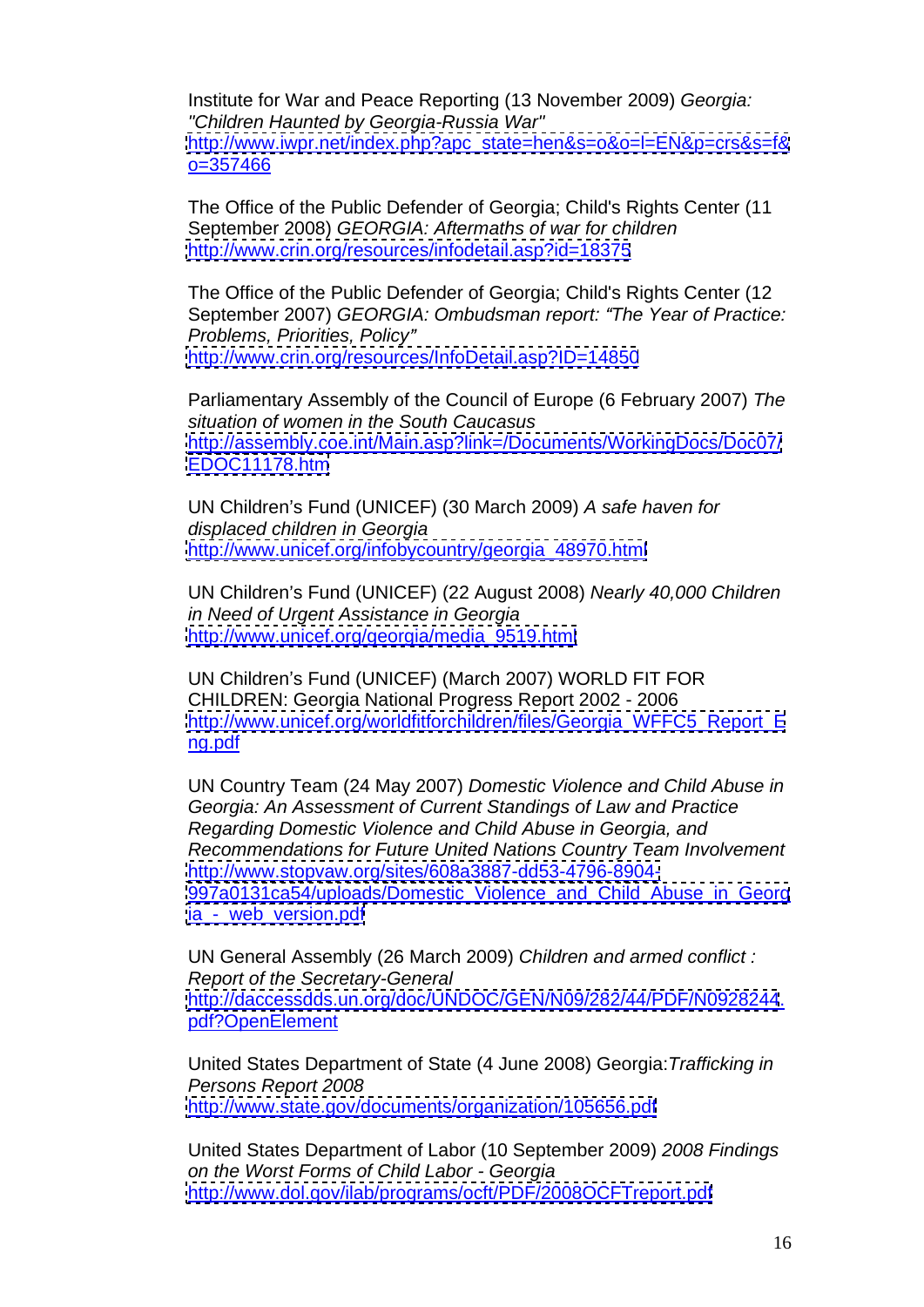The Working Group of National and International NGOs in Georgia under the Coordination Provided by EveryChild Georgia (August 2007) IMPLEMENTATION OF THE CONVENTION ON THE RIGHTS OF THE CHILD IN GEORGIA: AN ALTERNATIVE REPORT [http://www.crin.org/docs/Georgia\\_ECG\\_NGO\\_Report.doc](http://www.crin.org/docs/Georgia_ECG_NGO_Report.doc)

World Organisation Against Torture (OMCT) (16 October 2007) Violence against children in Georgia [http://www.omct.org/pdf/cc/2007/crc/Georgia\\_Alt\\_report\\_CRC\\_Sept07.p](http://www.omct.org/pdf/cc/2007/crc/Georgia_Alt_report_CRC_Sept07.p) <u>df</u> and the contract of the contract of the contract of the contract of the contract of the contract of the contract of the contract of the contract of the contract of the contract of the contract of the contract of the c

# **13. Prison/Detention/Torture/Slavery**

Civil Georgia (9 October 2009) Georgia: "Opposition Says Georgia has over 60 Political Prisoners" <http://www.civil.ge/eng/article.php?id=21556&search=>

Council of Europe - European Committee for the Prevention of Torture and Inhuman or Degrading Treatment or Punishment (23 December 2009) Georgia: "Report on the visit to the region of Abkhazia, Georgia, carried out by the European Committee for the Prevention of Torture and Inhuman or Degrading Treatment or Punishment (CPT) from 27 April to 4 May 2009 [CPT/Inf (2009) 38]" [http://www.ecoi.net/file\\_upload/1226\\_1262083492\\_2009-38-inf-eng.pdf](http://www.ecoi.net/file_upload/1226_1262083492_2009-38-inf-eng.pdf)

Council of Europe Committee for the Prevention of Torture (25 October 2007) Report to the Georgian Government on the visit to Georgia carried out by the European Committee for the Prevention of Torture and Inhuman or Degrading Treatment or Punishment (CPT) <http://www.unhcr.org/cgi->

[bin/texis/vtx/refworld/rwmain?page=country&docid=472042f02&amp](bin/texis/vtx/refworld/rwmain?page=country&docid=472042f02&) <;skip=0&coi=GEO&querysi=torture&searchin=title&di> <splay=10&sort=date> and a set of the set of the set of the set of the set of the set of the set of the set o

EurasiaNet (22 February 2006) No end in sight for Georgia's prison blues <http://www.eurasianet.org/departments/civilsociety/articles/eav022206.sh> t<mark>ml</mark> the contract of the contract of the contract of the contract of the contract of the contract of the contract of

Human Rights Watch (September 2006) Undue Punishment - Abuses against Prisoners in Georgia <http://hrw.org/reports/2006/georgia0906/georgia0906webwcover.pdf>

International Federation for Human Rights (FIDH) (30 July 2009) Georgia: "Preliminary findings of an investigative mission on the alleged existence of political prisoners in Georgia [http://www.fidh.org/IMG/pdf/Preliminary\\_findings\\_Geo\\_July\\_09.pdf](http://www.fidh.org/IMG/pdf/Preliminary_findings_Geo_July_09.pdf)

UN Human Rights Council (18 February 2008) Report of the Special Rapporteur on torture and other cruel, inhuman or degrading treatment or punishment, Manfred Nowak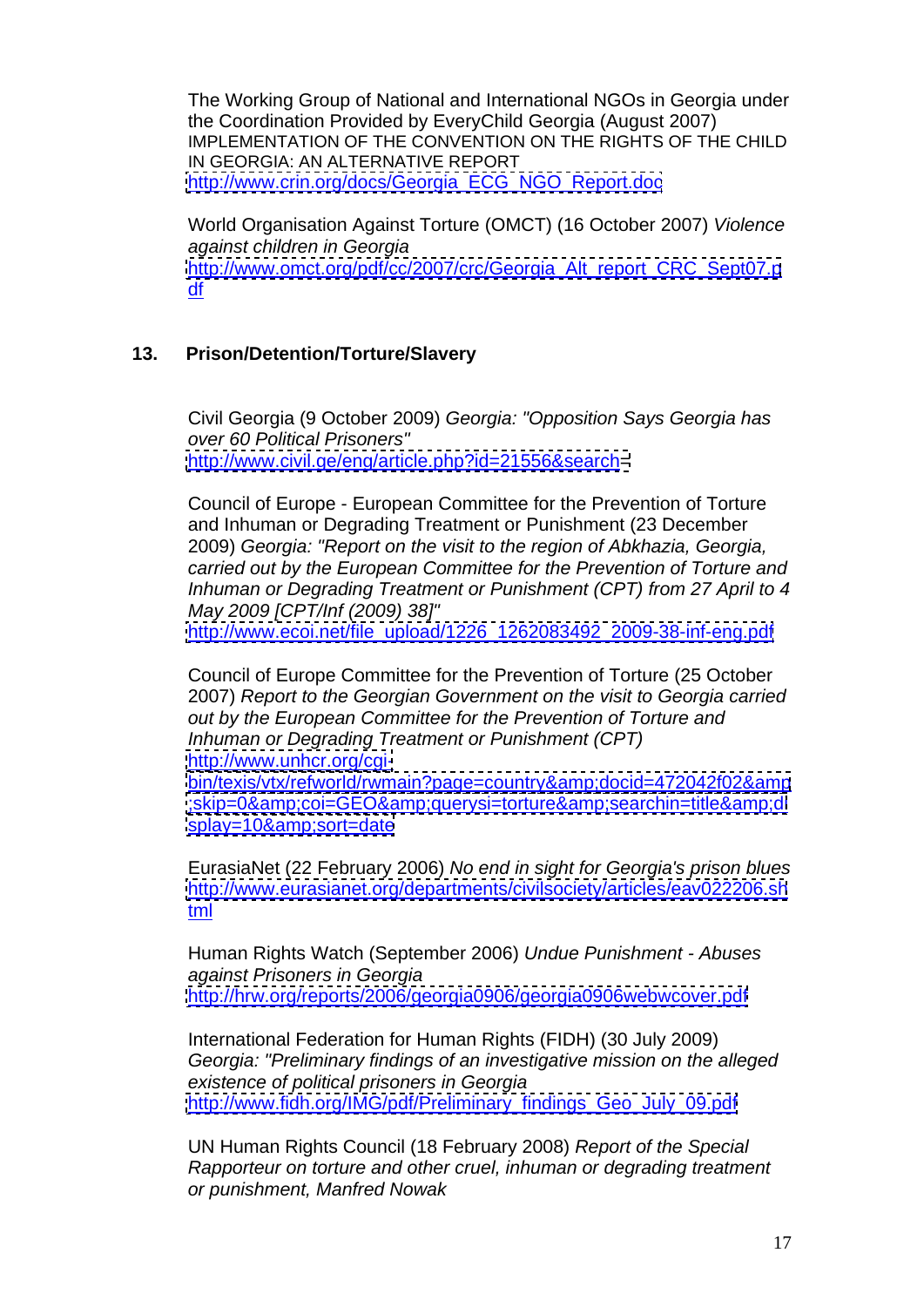<http://www.unhcr.org/cgi->

[bin/texis/vtx/refworld/rwmain?page=country&docid=47cbbf262&amp](bin/texis/vtx/refworld/rwmain?page=country&docid=47cbbf262&) :skip=0&amp:coi=GEO&amp:querysi=torture&amp:searchin=title&amp:di <splay=10&sort=date>

## **14. Crime/Corruption**

Caucaz europenews (18 March 2006) Georgia's war on the criminal world: Is the state's arm long enough? [http://www.caucaz.com/home\\_eng/breve\\_contenu.php?id=232](http://www.caucaz.com/home_eng/breve_contenu.php?id=232)

Civil Georgia, (30 July 2008), Top Officials Arrested for Alleged **Corruption Corruption** 

<http://www.civil.ge/eng/article.php?id=18861&search=corruption><br>EurasiaNet (03 March 2010) *Georgia: "Judges Learn to "Just Say No" to* Outside Influences" <http://www.eurasianet.org/departments/insightb/articles/eav030310.shtml>

Immigration and Refugee Board of Canada (3 November 2004) GGA43089.E - Georgia: Name of the chief of criminal police investigations in Rustavi in August 2003; whether he reports to the Interior Minister; whether he has ever been perceived to be linked to organized crime <http://www.unhcr.org/refworld/docid/42df60ec2f.html>

Institute for War and Peace Reporting (12 March 2010) Georgia: "Georgians Question Squeeze on Bribe-Taking" [http://www.iwpr.net/index.php?apc\\_state=hen&s=o&o=l=EN&p=crs&s=f&](http://www.iwpr.net/index.php?apc_state=hen&s=o&o=l=EN&p=crs&s=f&) o=361116

Overseas Security Advisory Council (4 May 2009) Georgia 2009 Crime & Safety Report <https://www.osac.gov/Reports/report.cfm?contentID=101500>

Transparency International (2008) Global Corruption Report 2008: Corruption in the Water Sector [http://www.transparency.org/publications/gcr/download\\_gcr#toc](http://www.transparency.org/publications/gcr/download_gcr#toc)

# **15. Education**

EurasiaNet (14 April 2005) Education: A drag on Georgia's reforms <http://www.eurasianet.org/departments/civilsociety/articles/eav041405.sh> t<mark>ml</mark> the contract of the contract of the contract of the contract of the contract of the contract of the contract of

EurasiaNet (13 April 2005) Education reform rocks Georgia <http://www.eurasianet.org/departments/civilsociety/articles/eav041405.sh> t<mark>ml</mark> the contract of the contract of the contract of the contract of the contract of the contract of the contract of

EurasiaNet (10 November 2002) Georgia: Clock is ticking as higher education eaten away by corruption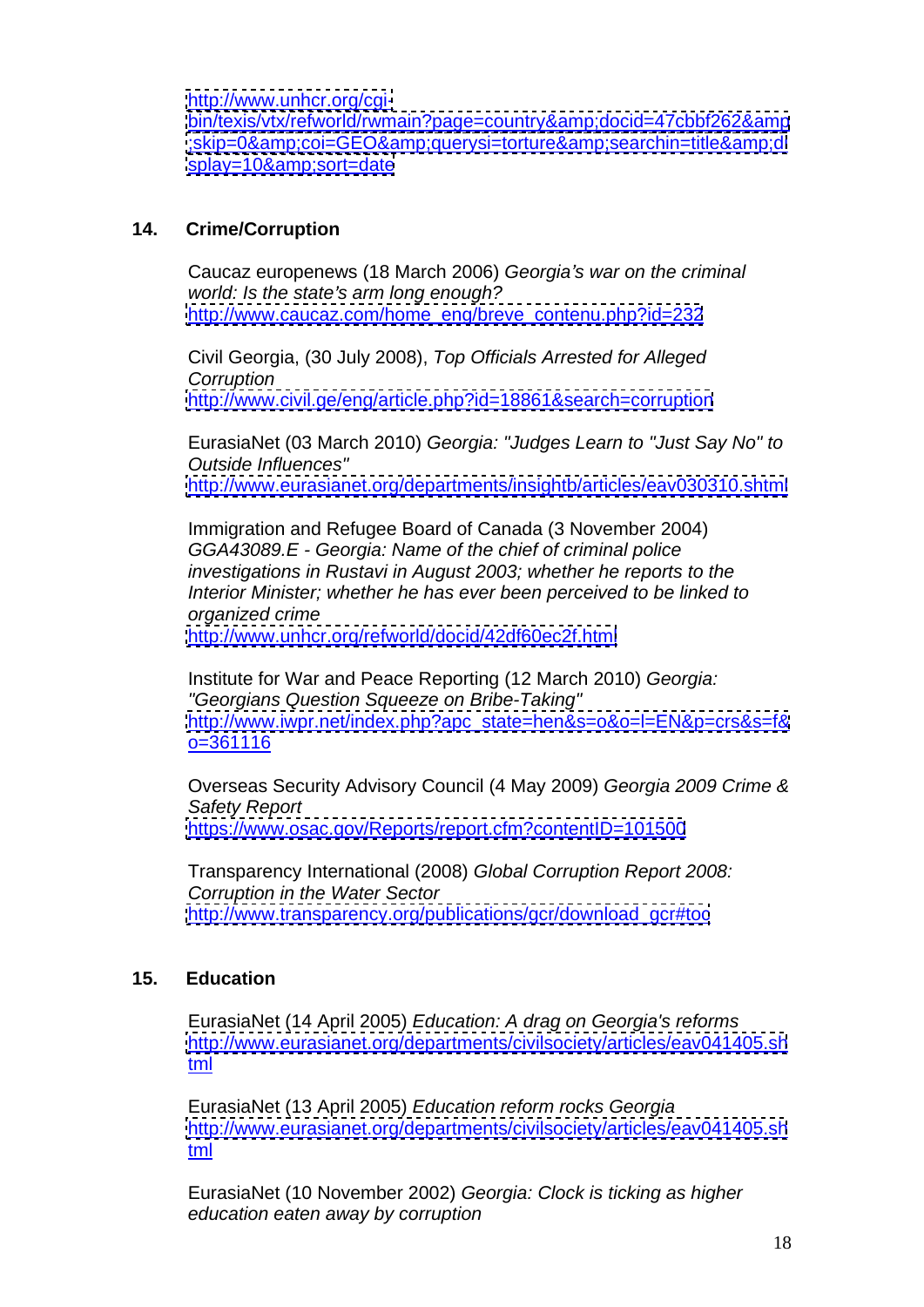<http://www.eurasianet.org/departments/insight/articles/eav111002a.shtml>

Georgia. Ministry of Education and Science (MoES) (2007) Georgia: Consolidated Education Strategy and Action Plan (2007-2011) <http://planipolis.iiep.unesco.org/upload/Georgia/Georgia%20Consolidate> <d%20Education%20Strategy%20and%20Action%20Plan%202007-> 2011.pdf

Humanrights.ge (25 February 2008) School Reform: What's the problem? (Part II)

<http://www.humanrights.ge/index.php?a=article&id=2411&lang=en>

Institute for War and Peace Reporting (16 April 2009) Minority Schools in Georgia at Risk as Class Sizes Fall<br>http://www.unhcr.org/refworld/country....GEO..49ed6fed1e.0.html <u><http://www.unhcr.org/refworld/country,,,,GEO,,49ed6fed1e,0.html></u><br>UN Children's Fund (UNICEF) (3 April 2009) *Educating children about* 

unexploded ordnance through art and drama in Georgia [http://www.unicef.org/infobycountry/georgia\\_49117](http://www.unicef.org/infobycountry/georgia_49117).html

UN Educational, Scientific and Cultural Organization (UNESCO) (1999) THE MINISTRY OF EDUCATION OF GEORGIA INTERNATIONAL PROGRAM, EDUCATION FOR ALL - 2000 ASSESSMENT <http://www.unesco.org/education/wef/countryreports/georgia/contents.ht> ml and the state of the state of the state of the state of the state of the state of the state of the state of

# **16. Health**

EurasiaNet (19 June 2008) Georgia Says Farewell to Public Healthcare Giorgi Lomsadze [http://www.eurasianet.org/departments/insight/articles/eav061908a\\_pr.sh](http://www.eurasianet.org/departments/insight/articles/eav061908a_pr.sh) t<mark>ml</mark> the contract of the contract of the contract of the contract of the contract of the contract of the contract of

Institute for War and Peace Reporting (24 May 2007) Georgia: AIDS Taboo Slow to Shift Nino Janelidze [http://www.iwpr.net/index.php?apc\\_state=hen&s=o&o=p=crs&l=EN&s=f&](http://www.iwpr.net/index.php?apc_state=hen&s=o&o=p=crs&l=EN&s=f&) o=335811

UN Educational, Scientific and Cultural Organization (UNESCO) (2005) HIV and AIDS in Georgia: A Socio-Cultural Approach 2005 <http://unesdoc.unesco.org/images/0014/001411/141169m.pdf>

UN General Assembly Special Session on HIV/AIDS (31 December 2006) Monitoring the Declaration of Commitment on HIV/AIDS - Georgia Country Report [http://www.ecoi.net/file\\_upload/1329\\_1212585645\\_georgia-2008](http://www.ecoi.net/file_upload/1329_1212585645_georgia-2008-) <country-progress-report-en.pdf>

World Health Organization (December 2005) Georgia: Summary Country Profile for HIV/AIDS Treatment Scale-Up [http://www.ecoi.net/file\\_upload/1222\\_1196154808\\_hivcp-geo.pdf](http://www.ecoi.net/file_upload/1222_1196154808_hivcp-geo.pdf)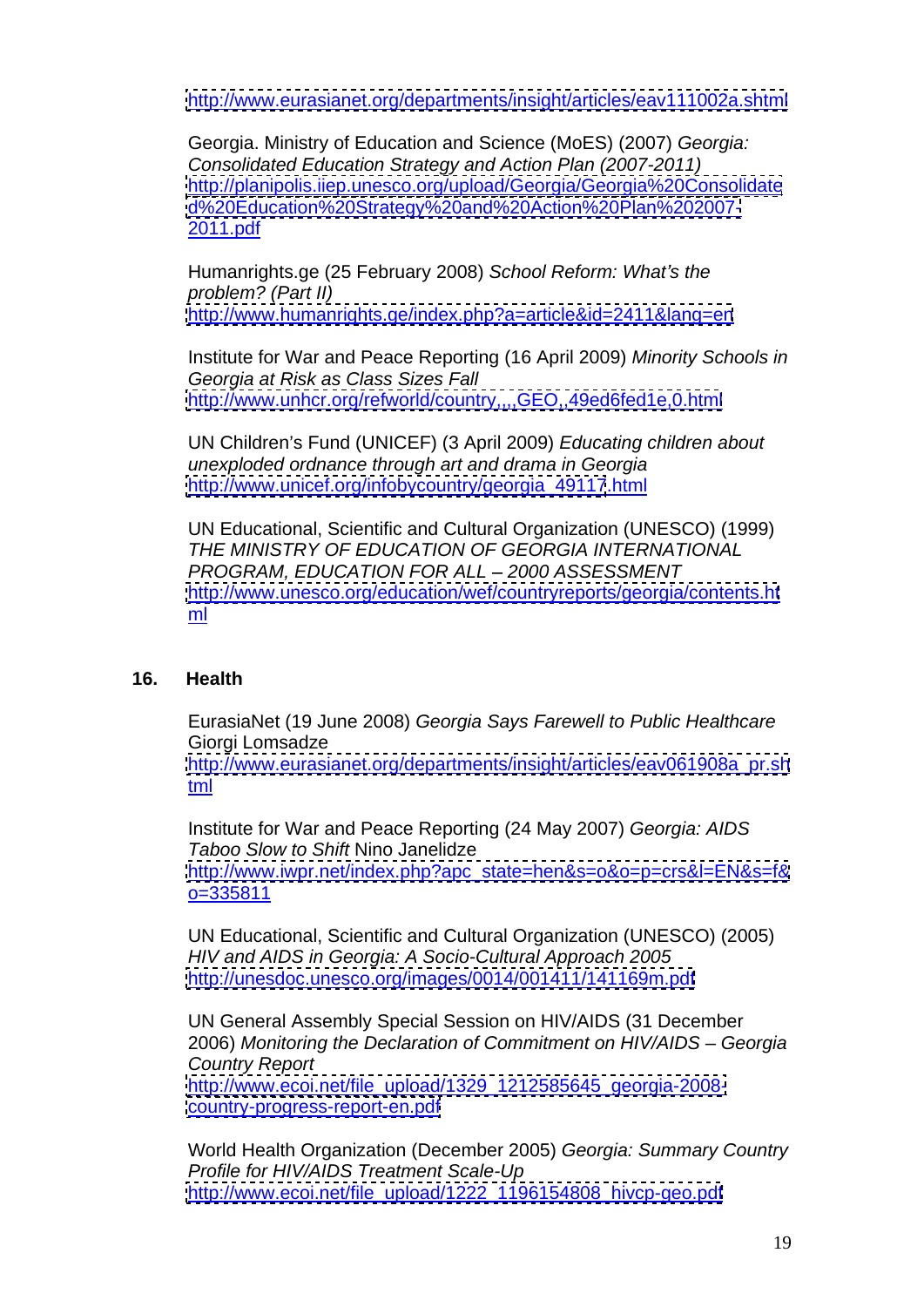World Health Organization (2005) Mental Health Atlas 2005, Country Profiles: Georgia, Department of Mental Health and Substance Development <http://www.who.int/globalatlas/predefinedReports/MentalHealth/Files/GE>

Mental Health Profile.pdf

World Health Organization (June 2008) Sexually transmitted infections/HIV/AIDS [http://www.euro.who.int/aids/ctryinfo/overview/20060118\\_16](http://www.euro.who.int/aids/ctryinfo/overview/20060118_16)

## **17. Asylum Seekers/IDPs/Internal Flight**

Civil Georgia (2 April 2009) Georgia: "Minister Vows to Settle IDP Status Problem by Mid-May" <http://www.civil.ge/eng/article.php?id=20654&search=>

Council of Europe - Parliamentary Assembly (08 January 2010) Kosovo, Turkey, Bosnia and Herzegovina, Croatia, Georgia: "Solving property issues of refugees and displaced persons [Doc. 12106]" [http://www.ecoi.net/file\\_upload/1226\\_1263313750\\_edoc12106.pdf](http://www.ecoi.net/file_upload/1226_1263313750_edoc12106.pdf)

Country of Return Information Project (June 2009) Country Sheet - Georgia

[http://www.ecoi.net/file\\_upload/432\\_1189758641\\_countrysheetgeorgia](http://www.ecoi.net/file_upload/432_1189758641_countrysheetgeorgia-)<revised-by-moon-eka-and-wvisionfinal.pdf>

EurasiaNet (28 September 2009) GEORGIA'S ABKHAZ IDP SCHOOLS KEEP DREAM OF RETURN TO ABKHAZIA ALIVE <http://www.eurasianet.org/departments/insightb/articles/eav092809.shtml>

Internal Displacement Monitoring Centre (9 July 2009) IDPs in Georgia still need attention

[http://www.ecoi.net/file\\_upload/1002\\_1248207634\\_georgia-overview](http://www.ecoi.net/file_upload/1002_1248207634_georgia-overview-)jul09.pdf

Internal Displacement Monitoring Centre (11 October 2007) Georgia: "New IDP strategy awaits implementation; a profile of the internal displacement situation"

[http://www.ecoi.net/file\\_upload/1226\\_1192192062\\_georgia-october-](http://www.ecoi.net/file_upload/1226_1192192062_georgia-october-) 2007.pdf

International Organization for Migration (12 November 2009) Georgia: "Enhanced and Integrated Information on Return and Reintegration in the Countries of Origin ? IRRICO II; Georgia"

<http://irrico.belgium.iom.int/images/stories/documents/georgia%20en%20> title.pdf

Institute for War and Peace Reporting (27 February 2009) Georgia: Refugees Claim to be Put at Risk [http://www.iwpr.net/?p=crs&s=f&o=350491&apc\\_state=henicrs200902](http://www.iwpr.net/?p=crs&s=f&o=350491&apc_state=henicrs200902)